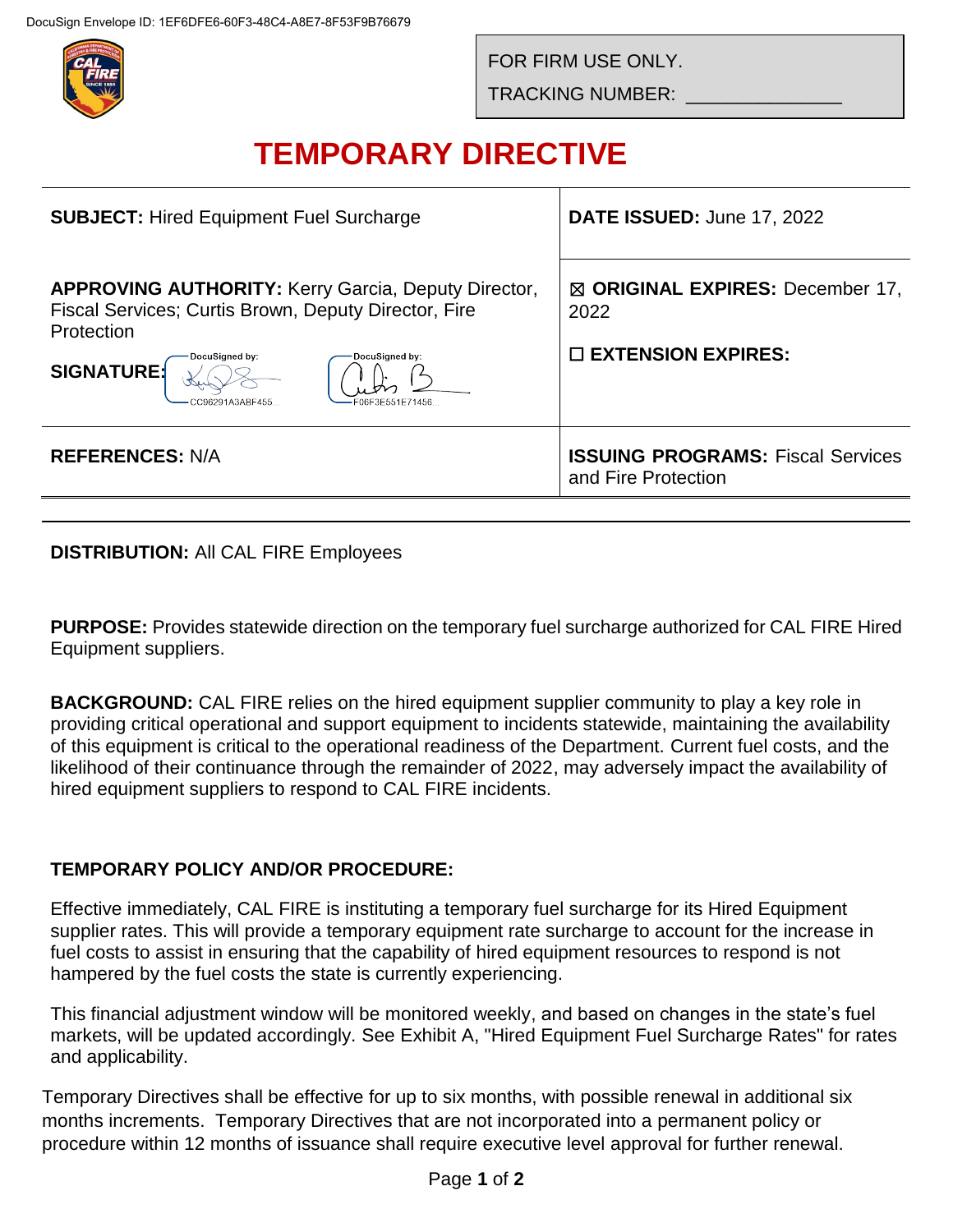### SUBJECT: | Hired Equipment Fuel Surcharge | June 17, 2022

Fuel Surcharge Application Procedures:

1. Finance personnel will determine whether to apply a fuel surcharge based on the weekly fuel average as posted by CAL FIRE each Friday. This average will be used to determine fuel surcharge rates for the following week (i.e. Saturday - Friday).

The [weekly fuel average](https://inside.fire.ca.gov/media/ewjhuxxp/weekly-fuel-averages.xlsx) is available on the Business Services Office (BSO) intranet webpage, under Procurement, Emergency/Incident Procurement: https://inside.fire.ca.gov/offices-programs/fiscalservices/business-services-office/#procurement. It is also available under the Hired Equipment section of the CAL FIRE internet: https://www.fire.ca.gov/resources/hired-equipment/

2. Using the rates as detailed in Exhibit A, finance personnel will add the surcharge to the Emergency Equipment Use Invoice (CAL FIRE-61) as a flat amount under "Special Rates". To assist with the flat amount rate determination, a detailed table has been created: Exhibit B Hired Equipment Fuel Surcharge Flat Rates. This is available in pdf format attached to this Temporary Directive, or in Excel format on the Business Services Office (BSO) intranet webpage under Procurement, Emergency/Incident Procurement: https://inside.fire.ca.gov/offices-programs/fiscal-services/businessservices-office/#procurement. Finance personnel will note that days in which a second special rate (other than the fuel surcharge) is incurred, a second row on the CAL FIRE-61 shall be completed for that day. Finance personnel shall include language to explain the Fuel Surcharge special rates within the "Remarks" section of the CAL FIRE-61.

To assist Finance personnel with the completion of the CAL FIRE-61 to include a fuel surcharge, four examples have been provided:

Dozer - 25% fuel surcharge applied each day

Office Trailer, 960 sq ft - 25% fuel surcharge applied to travel days

Portable Toilets, Standard - 25% fuel surcharge applied to each unit each day

Special Vehicle - 25% fuel surcharge applied to each day and mileage applied on some days

## **OTHER HANDBOOK(S) AFFECTED:** 3800 Incident Fiscal Management

**HANDBOOK OWNER:** Fire Protection - Hired Equipment Program and Fiscal Services

Temporary Directives shall be effective for up to six months, with possible renewal in additional six months increments. Temporary Directives that are not incorporated into a permanent policy or procedure within 12 months of issuance shall require executive level approval for further renewal.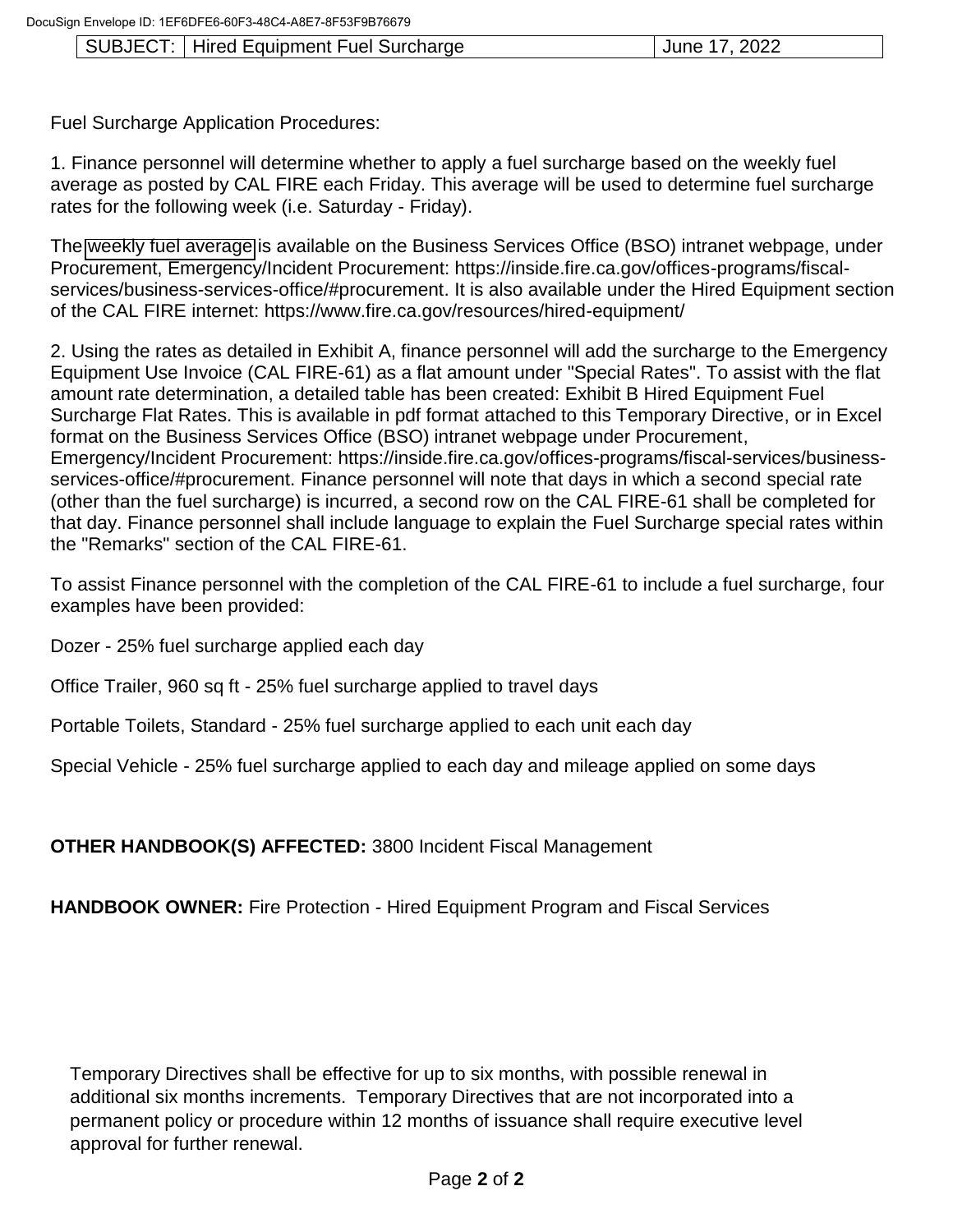# **EXHIBIT A: Hired Equipment Fuel Surcharge Rates** DocuSign Envelope ID: 1EF6DFE6-60F3-48C4-A8E7-8F53F9B76679

Surcharge is indicated as a percentage of the daily equipment rate. Each tier below is based on the average fuel price in California at the time the equipment is ordered. https://gasprices.aaa.com/?state=CA. BSO will provide and post the average fuel price on a weekly basis.

| <b>Equipment Type</b>                      | 4.51 - | $7.00 -$ | $9.51 -$ | <b>Notes</b>                                                      |
|--------------------------------------------|--------|----------|----------|-------------------------------------------------------------------|
|                                            | 6.99   | 9.50     | 11.99    |                                                                   |
| <b>Bull Dozers</b>                         | 25%    | 30%      | 35%      |                                                                   |
| <b>Tractors and Transport Combinations</b> | 25%    | 30%      | 35%      |                                                                   |
| <b>Water Tenders</b>                       | 25%    | 30%      | 35%      |                                                                   |
| <b>Fuel Tenders</b>                        | 25%    | 30%      | 35%      |                                                                   |
| <b>Faller Modules</b>                      | 25%    | 30%      | 35%      |                                                                   |
| <b>Special Vehicle Modules</b>             | 25%    | 30%      | 35%      |                                                                   |
| <b>Service Vehicle Module</b>              | 25%    | 30%      | 35%      |                                                                   |
| <b>Refrigerator Trucs and Trailers</b>     | 25%    | 30%      | 35%      |                                                                   |
| Mobile Kitchen Support A                   | 25%    | 30%      | 35%      |                                                                   |
| Mobile Kitchen Support B                   | 25%    | 30%      | 35%      |                                                                   |
| <b>Mobile Kitchen Support C</b>            | 25%    | 30%      | 35%      | If ordered independently, recieves surcharge on travel days only. |
| Mobile Kitchen Support D                   | 25%    | 30%      | 35%      |                                                                   |
| <b>Mobile Laundry Units</b>                | 25%    | 30%      | 35%      |                                                                   |
| <b>Shower Units</b>                        | 25%    | 30%      | 35%      |                                                                   |
| <b>Portable Toilets</b>                    | 25%    | 30%      | 35%      | Issued per each piece of equipment daily.                         |
| <b>Toilet Pumper Trucks</b>                | 25%    | 30%      | 35%      | Receives surcharge daily only when ordered independently.         |
| <b>Hand Wash Trailers</b>                  | 25%    | 30%      | 35%      |                                                                   |
| <b>Hand Wash Stations</b>                  | 25%    | 30%      | 35%      |                                                                   |
| <b>Potable Water Trucks</b>                | 25%    | 30%      | 35%      |                                                                   |
| <b>Grey Water Trucks</b>                   | 25%    | 30%      | 35%      |                                                                   |
| Generators 20+ Kilowatt                    | 30%    | 35%      | 40%      |                                                                   |
| <b>Tent Module</b>                         | 25%    | 30%      | 35%      |                                                                   |
| <b>Tent</b>                                | 25%    | 30%      | 35%      | If ordered independently, receives surcharge on travel days only. |
| <b>HVAC Units</b>                          | 25%    | 30%      | 35%      | Receives surcharge on travel days only.                           |
| <b>GIS Support Module (All)</b>            | 25%    | 30%      | 35%      |                                                                   |
| <b>Command Trailers</b>                    | 25%    | 30%      | 35%      | Receives surcharge on travel days only.                           |
| <b>Office Trailers</b>                     | 25%    | 30%      | 35%      | Receives surcharge on travel days only.                           |
| Medical Support Modules/Dispensaries       | 25%    | 30%      | 35%      | Receives surcharge on travel days only.                           |
| <b>Chain Saw Repair Modules</b>            | 25%    | 30%      | 35%      |                                                                   |
| <b>Ground Support Modules</b>              | 25%    | 30%      | 35%      |                                                                   |
| <b>Weed Washing Modules</b>                | 25%    | 30%      | 35%      |                                                                   |
| <b>Fork Lifts</b>                          | 25%    | 30%      | 35%      |                                                                   |
| <b>Pallet Jacks</b>                        | 25%    | 30%      | 35%      | Receives surcharge on travel days only.                           |
| <b>Hand Trucks</b>                         | 25%    | 30%      | 35%      | Receives surcharge on travel days only.                           |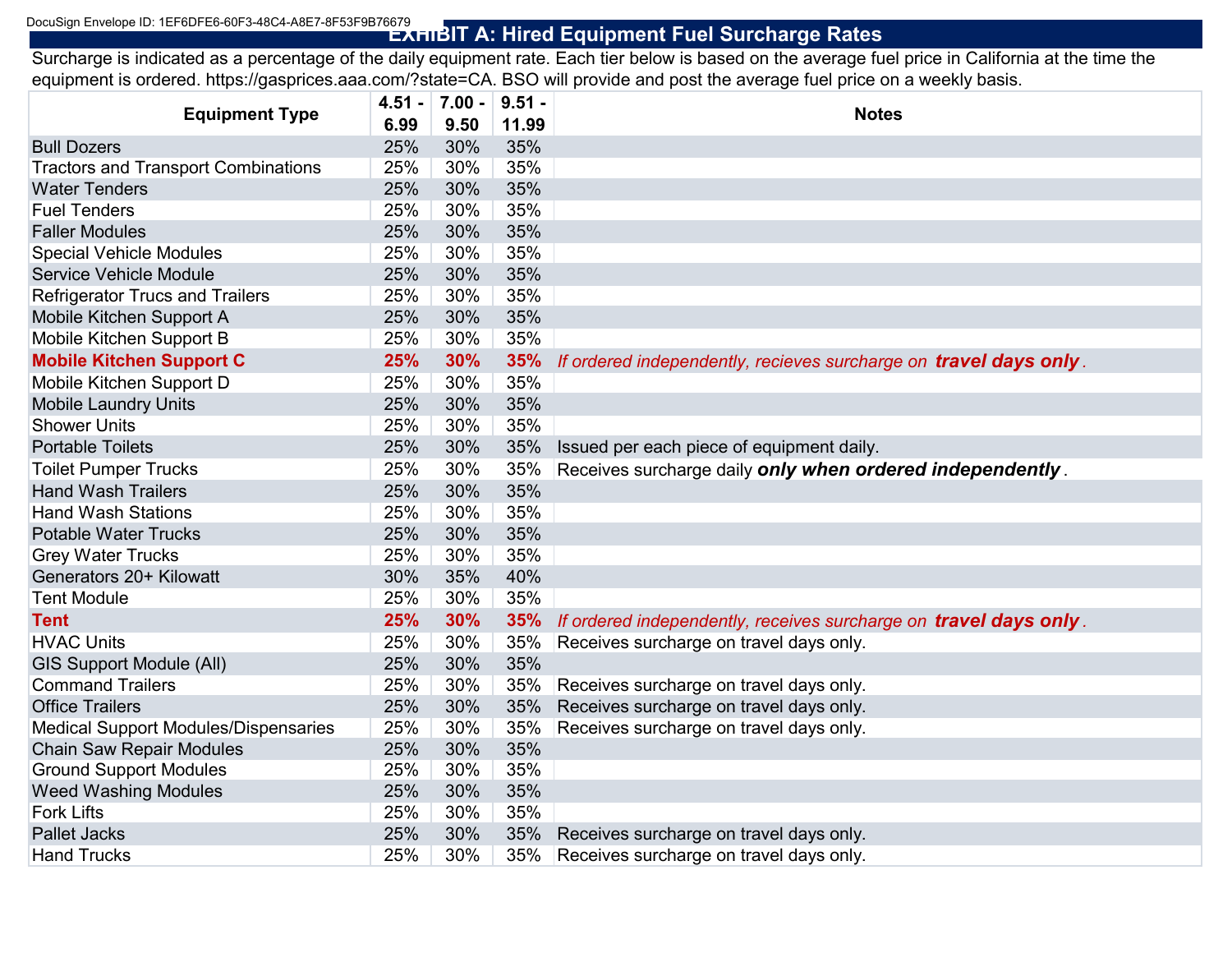# **Exhibit A: Hired Equipment Fuel Surcharge Rates**

Surcharge is indicated as a percentage of the daily equipment rate. Each tier below is based on the average fuel price in California at the time the equipment is ordered. https://gasprices.aaa.com/?state=CA. BSO will provide and post the average fuel price on a weekly basis

| <b>Equipment Type</b>                       | $4.51 -$ | $7.00 - 9.51 -$ |       | <b>Notes</b>                            |
|---------------------------------------------|----------|-----------------|-------|-----------------------------------------|
|                                             | 6.99     | 9.50            | 11.99 |                                         |
| Lighting System/ 180 Degree                 | 25%      | 30%             | 35%   |                                         |
| <b>Lighting System/Ballon Type</b>          | 25%      | 30%             | 35%   | Receives surcharge on travel days only. |
| <b>Traffic Safety Modules</b>               | 25%      | 30%             | 35%   | Receives surcharge on travel days only. |
| <b>UTV/Golf Cart</b>                        | 25%      | 30%             | 35%   | Receives surcharge on travel days only. |
| <b>Forestry Mulcher</b>                     | 25%      | 30%             | 35%   |                                         |
| <b>Excavators</b>                           | 25%      | 30%             | 35%   |                                         |
| Graders                                     | 25%      | 30%             | 35%   |                                         |
| <b>Backhoes</b>                             | 25%      | 30%             | 35%   |                                         |
| <b>Chipper Modules</b>                      | 25%      | 30%             | 35%   |                                         |
| <b>Skidders</b>                             | 25%      | 30%             | 35%   |                                         |
| Sid-gines                                   | 25%      | 30%             | 35%   |                                         |
| <b>Feller Bunchers</b>                      | 25%      | 30%             | 35%   |                                         |
| <b>Track Skidsteers</b>                     | 25%      | 30%             | 35%   |                                         |
| <b>Mobile Sleeper Trailers</b>              | 25%      | 30%             | 35%   |                                         |
| <b>Clerical Support Modules</b>             | 25%      | 30%             | 35%   |                                         |
| <b>Helicopter Operations Support Module</b> | 25%      | 30%             | 35%   |                                         |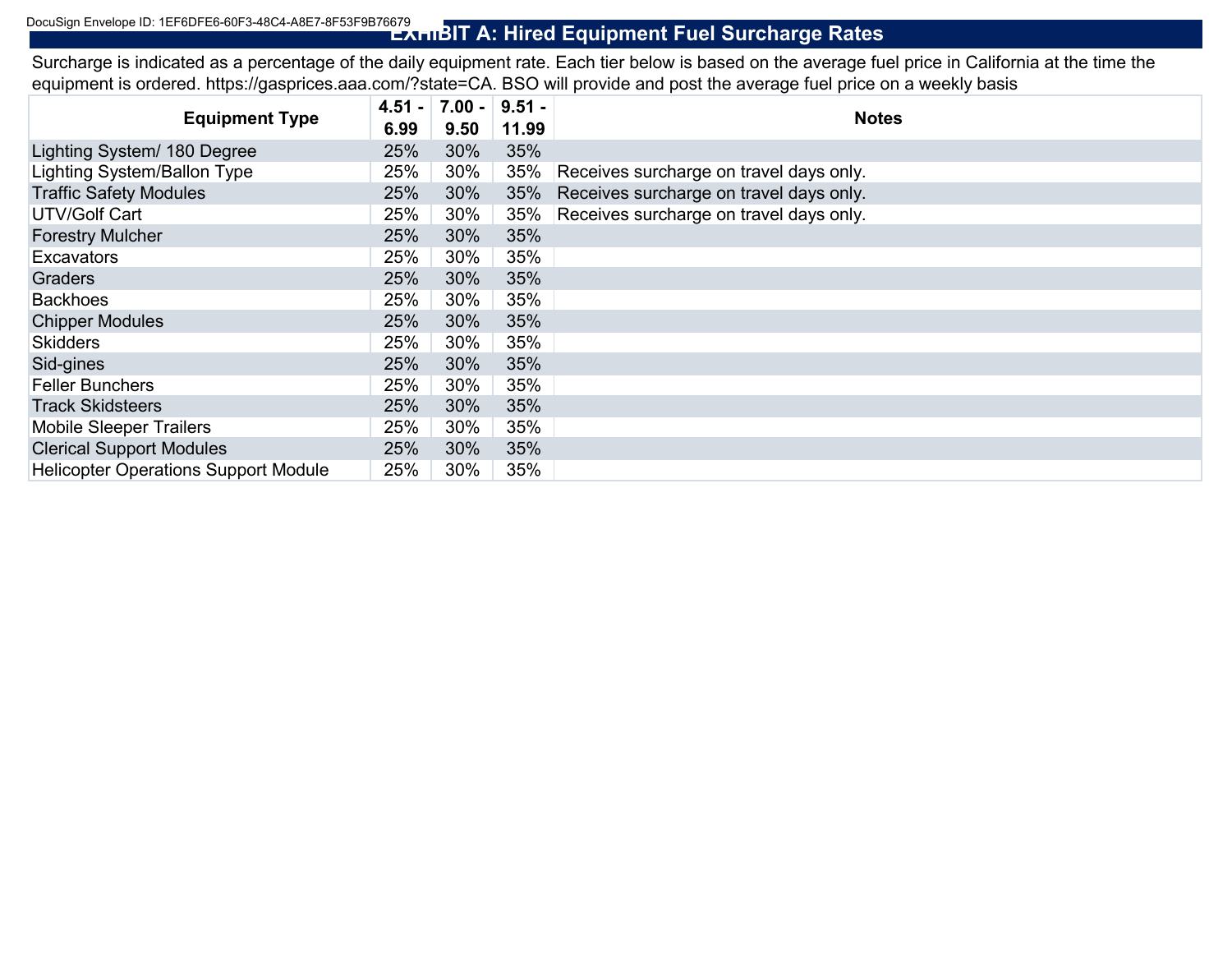| DocuSign Envelope ID: 1EF6DFE6-60F3-48C4-A8E7-8F53F9B76679                                                                       |                              |                                                                          |                         |                                     |            |                                  |                                        |                          |            |                                                         | <b>Fuel Surcharge, Flat Rate</b>   |                                |            |                                            |                                                             |                                    |
|----------------------------------------------------------------------------------------------------------------------------------|------------------------------|--------------------------------------------------------------------------|-------------------------|-------------------------------------|------------|----------------------------------|----------------------------------------|--------------------------|------------|---------------------------------------------------------|------------------------------------|--------------------------------|------------|--------------------------------------------|-------------------------------------------------------------|------------------------------------|
|                                                                                                                                  |                              | <b>Base Rate</b>                                                         |                         | <b>Fuel Surcharge Applicability</b> |            |                                  | 25%<br>$$4.51 - $6.99$                 |                          |            | 30%<br>$$7.00 - $9.50$                                  |                                    |                                |            |                                            | 35%<br>$$9.51 - $11.00$                                     |                                    |
| <b>Equipment Type</b>                                                                                                            | R                            | <b>s</b>                                                                 | Е                       | <b>Notes</b>                        | % of Rate  | R                                | s                                      | Е                        | % of Rate  | R                                                       | s                                  | Е                              | % of Rate  | R                                          | s                                                           | Е.                                 |
| Bull Dozers, Type 1                                                                                                              |                              | $$1,885.00$ \$ 3,771.00 \$                                               | 5.657.00                |                                     | 25%        | $$471.25$ \$                     |                                        | 942.75 \$1,414.25        | 30%        | 565.50<br>$\mathbb{S}$                                  | \$1,131.30 \$1,697.10              |                                | 35%        | -S                                         | 659.75 \$1,319.85                                           | 1,979.95<br>\$                     |
| Bull Dozers, Type 2<br>Bull Dozers, Type 3                                                                                       | 858.00<br>s.                 | $$1,212.00$ $$2,425.00$ $$$<br>$$1,716.00$ \$                            | 3,638.00<br>2,575.00    |                                     | 25%<br>25% | \$303.00<br>\$214.50             | $\mathbb{S}$<br>606.25<br>\$429.00     | \$909.50<br>643.75<br>\$ | 30%<br>30% | $\mathfrak s$<br>363.60<br>$$257.40$ \$ 514.80          | \$727.50                           | \$1,091.40<br>\$ 772.50        | 35%<br>35% | \$ 424.20 \$ 848.75<br>$$300.30$ \$        | 600.60                                                      | 1,273.30<br>\$<br>901.25<br>- \$   |
| Tractor, 3-axle                                                                                                                  | S<br>592.00                  | $$1,183.00$ $$1,775.00$                                                  |                         |                                     | 25%        | \$148.00                         | \$ 295.75                              | \$443.75                 | 30%        | \$177.60                                                | \$ 354.90                          | \$532.50                       | 35%        | \$207.20\$3414.05                          |                                                             | 621.25<br>\$                       |
| Tractor, 2-axle                                                                                                                  | s<br>478.00                  | S                                                                        | 956.00 \$ 1,435.00      |                                     | 25%        | \$119.50                         | \$ 239.00                              | \$<br>358.75             | 30%        | \$143.40                                                | \$ 286.80                          | \$430.50                       | 35%        | \$ 167.30 \$ 334.60                        |                                                             | 502.25<br>- \$                     |
| Tractors and Transport Combinations, 26+                                                                                         | 970.00<br>-S                 | $$1,939.00$ \$                                                           | 2,909.00                |                                     | 25%        | \$242.50                         | \$<br>484.75                           | \$<br>727.25             | 30%        | \$<br>291.00                                            | $\mathbb{S}$<br>581.70             | \$<br>872.70                   | 35%        | S.<br>339.50                               | \$ 678.65                                                   | \$<br>1,018.15                     |
| Tractors and Transport Combinations, 18-22                                                                                       | 895.00<br>S.                 | \$ 1,789.00 \$ 2,684.00                                                  |                         |                                     | 25%        |                                  | $$223.75$ $$447.25$                    | \$<br>671.00             | 30%        | \$ 268.50                                               | \$536.70                           | \$ 805.20                      | 35%        | $$313.25$ $$626.15$                        |                                                             | 939.40<br>-\$                      |
| Tractors and Transport Combinations, 14-16                                                                                       | s<br>693.00                  | \$1,386.00 \$2,079.00                                                    |                         |                                     | 25%        |                                  | \$ 173.25 \$ 346.50                    | \$ 519.75                | 30%        | \$ 207.90 \$ 415.80                                     |                                    | \$ 623.70                      | 35%        | $$242.55$ $$485.10$                        |                                                             | 727.65<br>- \$                     |
| Tractors and Transport Combinations, 8-12                                                                                        | S<br>492.00                  | S                                                                        | 983.00 \$ 1,475.00      |                                     | 25%<br>25% | \$123.00                         | \$245.75                               | \$<br>368.75             | 30%<br>30% | \$ 147.60 \$ 294.90                                     |                                    | \$442.50                       | 35%<br>35% | \$ 172.20 \$ 344.05                        |                                                             | \$<br>516.25                       |
| Light Duty up to 26,000 GVWR 1.5 tons or less w/ trailer<br>Water Tenders, Type 1                                                | \$379.00<br>\$1,029.00       | S.<br>$$2,057.00$ $$3,085.00$                                            | 758.00 \$ 1,137.00      |                                     | 25%        | -S                               | 94.75 \$ 189.50<br>$$257.25$ $$514.25$ | \$284.25<br>\$771.25     | 30%        | \$ 113.70 \$ 227.40<br>\$ 308.70 \$ 617.10              |                                    | \$341.10<br>\$925.50           | 35%        | \$ 132.65 \$ 265.30<br>\$ 360.15 \$ 719.95 |                                                             | 397.95<br>- \$<br>1,079.75<br>- \$ |
| Water Tenders, Type 2                                                                                                            | $\mathcal{S}$<br>931.00      | $$1,861.00$ \$                                                           | 2,792.00                |                                     | 25%        |                                  | $$232.75$ $$465.25$                    | \$<br>698.00             | 30%        | $\mathfrak s$<br>279.30                                 | \$ 558.30                          | \$ 837.60                      | 35%        | S.                                         | 325.85 \$ 651.35                                            | -\$<br>977.20                      |
| Portable Tanks                                                                                                                   | $\mathcal{S}$<br>33.00       | $\mathcal{S}$<br>67.00 \$                                                | 100.00                  |                                     | 25%        | S.<br>8.25                       | $\mathbb{S}$<br>16.75                  | $\mathfrak s$<br>25.00   | 30%        | $\mathbb{S}$<br>9.90                                    | $\mathbb{S}$<br>20.10              | \$30.00                        | 35%        | $\mathbb{S}$                               | 11.55 \$ 23.45                                              | 35.00<br>-\$                       |
| Portable Pump                                                                                                                    | 33.00<br>s.                  | 67.00<br>s                                                               | 100.00<br>$\mathcal{S}$ |                                     | 25%        | 8.25<br>\$                       | $\mathbb{S}$<br>16.75                  | \$<br>25.00              | 30%        | $\mathbb{S}$<br>9.90                                    | $\mathbb{S}$<br>20.10              | \$30.00                        | 35%        | S.                                         | 11.55 \$ 23.45                                              | 35.00<br>- \$                      |
| Fuel Tenders 2,500+                                                                                                              | \$1,760.00                   | $$3,520.00$ \$                                                           | 5,280.00                |                                     | 25%        | \$440.00                         | \$ 880.00                              | \$1,320.00               | 30%        | \$ 528.00                                               | \$1,056.00 \$1,584.00              |                                | 35%        | \$ 616.00 \$1,232.00                       |                                                             | 1,848.00<br>\$                     |
| Fuel Tenders 1,000 - 2,499                                                                                                       |                              | $$1,614.00$ $$3,228.00$ $$$                                              | 4,842.00                |                                     | 25%        | \$403.50                         | \$ 807.00                              | \$1,210.50               | 30%        | \$484.20                                                | \$ 968.40 \$1,452.60               |                                | 35%        | \$ 564.90 \$1,129.80                       |                                                             | 1,694.70<br>- \$                   |
| Fuel Tenders 90 - 999                                                                                                            | S.<br>200.00                 | \$400.00\$                                                               | 600.00                  |                                     | 25%        | 50.00<br>-S                      | \$100.00                               | \$ 150.00                | 30%        | \$<br>60.00                                             | \$120.00                           | \$180.00                       | 35%        | 70.00<br>S.                                | \$140.00                                                    | 210.00<br>\$                       |
| Fuel Trailers 2,500+<br>Fuel Trailers 1,000 - 2,499                                                                              |                              | $$1,571.00 \$3,142.00 \$$<br>$$1,122.00$ $$2,244.00$ $$$                 | 4,713.00<br>3,366.00    |                                     | 25%<br>25% | \$280.50                         | \$ 392.75 \$ 785.50<br>\$ 561.00       | \$1,178.25<br>\$ 841.50  | 30%<br>30% | \$471.30<br>\$ 336.60 \$ 673.20                         | \$ 942.60 \$1,413.90               | \$1,009.80                     | 35%<br>35% | \$549.85 \$1,099.70<br>\$ 392.70 \$ 785.40 |                                                             | 1,649.55<br>-\$<br>\$1,178.10      |
| Fuel Trailers. Less than 1000                                                                                                    |                              | \$ 673.00 \$ 1,346.00 \$ 2,019.00                                        |                         |                                     | 25%        |                                  | \$ 168.25 \$ 336.50                    | \$504.75                 | 30%        | \$ 201.90 \$ 403.80                                     |                                    | \$ 605.70                      | 35%        | \$ 235.55 \$ 471.10                        |                                                             | - \$<br>706.65                     |
| Faller Modules, Two-Faller Module                                                                                                |                              | $$1,045.00$ \$ 2,090.00 \$                                               |                         |                                     | 25%        |                                  | $$261.25$ $$522.50$                    | \$<br>$\sim$             | 30%        | \$ 313.50 \$ 627.00                                     |                                    | - \$<br>$\sim$                 | 35%        | $$365.75$ $$731.50$                        |                                                             | - \$                               |
| Faller Modules, Faller with Swamper Module                                                                                       | \$908.00                     | $$1,815.00$ \$                                                           |                         |                                     | 25%        |                                  | $$227.00$ $$453.75$                    | - \$<br>$\sim$           | 30%        | \$272.40                                                | 544.50<br>-S                       | -S<br>$\sim$                   | 35%        | $$317.80$ $$635.25$                        |                                                             | - \$<br>$\sim$                     |
| Special Vehicle Modules - Stakeside, 20501+ GVWR                                                                                 | 441.00<br>-S                 | s<br>881.00 \$                                                           | 1,322.00                |                                     | 25%        | \$110.25                         | 220.25<br><b>S</b>                     | \$ 330.50                | 30%        | \$132.30                                                | \$ 264.30                          | \$ 396.60                      | 35%        | S.                                         | 154.35 \$ 308.35                                            | - \$<br>462.70                     |
| Special Vehicle Modules - Stakeside, 11001 - 20500 GVWR                                                                          | \$336.00                     | S<br>672.00 \$                                                           | 1,008.00                |                                     | 25%        | 84.00<br>\$                      | \$168.00                               | \$252.00                 | 30%        | \$ 100.80 \$ 201.60                                     |                                    | \$302.40                       | 35%        | \$ 117.60 \$ 235.20                        |                                                             | 352.80<br>- \$                     |
| Special Vehicle Modules - Stakeside to 11000 GVWR                                                                                | \$272.00                     | 543.00 \$<br>S.                                                          | 815.00                  |                                     | 25%        | \$                               | 68.00 \$ 135.75 \$ 203.75              |                          | 30%        | \$                                                      | 81.60 \$ 162.90                    | \$244.50                       | 35%        | S.                                         | 95.20 \$ 190.05                                             | 285.25<br>- \$                     |
| Special Vehicle Modules - Carryall 4X4, 3/4 ton<br>Expedition, Suburban                                                          | \$206.00                     | 411.00 \$<br>S                                                           | 617.00                  |                                     | 25%        | -S                               | 51.50 \$ 102.75 \$ 154.25              |                          | 30%        | s.                                                      | 61.80 \$ 123.30 \$ 185.10          |                                | 35%        | S.                                         | 72.10 \$ 143.85 \$                                          | 215.95                             |
| Special Vehicle Modules - Carryall 4X4, 1/2 ton<br>Expedition, Suburban                                                          | 193.00                       | 386.00 \$<br>S                                                           | 579.00                  |                                     | 25%        | 48.25 \$<br>- \$                 |                                        | 96.50 \$ 144.75          | 30%        | \$                                                      | 57.90 \$ 115.80 \$ 173.70          |                                | 35%        | -S                                         | 67.55 \$ 135.10 \$                                          | 202.65                             |
| Special Vehicle Modules - Carryall 4X2, 3/4 ton<br>Expedition, Suburban                                                          | -S<br>186.00                 | 372.00 \$<br>S                                                           | 558.00                  |                                     | 25%        | 46.50<br>-\$                     | - \$<br>93.00                          | \$ 139.50                | 30%        | \$                                                      | 55.80 \$ 111.60 \$ 167.40          |                                | 35%        | -S                                         | 65.10 \$ 130.20                                             | 195.30<br>- \$                     |
| Special Vehicle Modules - Carryall 4X2, 1/2 ton<br>Expedition, Suburban                                                          | 178.00<br>s                  | 355.00<br>S                                                              | 533.00<br>S             |                                     | 25%        | 44.50<br>- \$                    | 88.75<br>- \$                          | \$133.25                 | 30%        | \$<br>53.40                                             | -S<br>106.50                       | \$159.90                       | 35%        | 62.30<br>-S                                | \$124.25                                                    | 186.55<br>- \$                     |
| Special Vehicle Modules - SUV 4X4, full size<br>Blazer, Tahoe, Bronco, etc.                                                      | 180.00<br>S.                 | 361.00 \$<br>S                                                           | 541.00                  |                                     | 25%        | 45.00<br>- \$                    | 90.25<br>\$                            | \$ 135.25                | 30%        | \$                                                      | 54.00 \$ 108.30 \$ 162.30          |                                | 35%        | -S                                         | 63.00 \$ 126.35                                             | 189.35<br>- \$                     |
| Special Vehicle Modules - SUV 4X4, compact<br>4Runner, Explorer, S10 Blazer, Nissan                                              | 134.00<br>S.                 | 268.00 \$<br>S                                                           | 403.00                  |                                     | 25%        | 33.50<br>- \$                    | \$<br>67.00                            | \$100.75                 | 30%        | \$<br>40.20                                             | S.                                 | 80.40 \$ 120.90                | 35%        | 46.90<br>S.                                | - \$<br>93.80                                               | - \$<br>141.05                     |
| Special Vehicle Modules - PU 4X4, 1 ton<br>Ford F350, Dodge 3500, Chev 3500                                                      | 263.00<br>-S                 | 526.00 \$<br>- \$                                                        | 789.00                  |                                     | 25%        | - \$                             | 65.75 \$ 131.50                        | \$ 197.25                | 30%        | \$                                                      | 78.90 \$ 157.80 \$ 236.70          |                                | 35%        | 92.05<br>-S                                | - \$<br>184.10                                              | 276.15<br>\$                       |
| Special Vehicle Modules - PU 4X4, 3/4 ton<br>Ford F250, Dodge 2500, Chev 2500                                                    | \$249.00                     | 497.00 \$<br>- \$                                                        | 746.00                  |                                     | 25%        | - \$                             | 62.25 \$ 124.25 \$ 186.50              |                          | 30%        | s.                                                      | 74.70 \$ 149.10 \$ 223.80          |                                | 35%        | -S                                         | 87.15 \$ 173.95                                             | 261.10<br>- \$                     |
| Special Vehicle Modules - PU 4X4, 1/2 ton<br>Ford F150, Dodge 1500, Chev 1500                                                    | 193.00<br>s.                 | 386.00 \$<br>- \$                                                        | 579.00                  |                                     | 25%        | 48.25                            | \$                                     | 96.50 \$ 144.75          | 30%        | \$                                                      | 57.90 \$ 115.80 \$ 173.70          |                                | 35%        | \$                                         | 67.55 \$ 135.10                                             | 202.65<br>- \$                     |
| Special Vehicle Modules - PU 4X4, compact<br>Ranger, S10, Toyota Tacoma, Nissan, etc.<br>Special Vehicle Modules - PU 4X2, 1 ton | 193.00                       | 386.00<br>- \$                                                           | 579.00<br>- \$          |                                     | 25%        | 48.25<br>- \$                    | \$<br>96.50                            | \$144.75                 | 30%        | \$<br>57.90                                             | \$115.80                           | \$ 173.70                      | 35%        | 67.55 \$<br>-S                             | 135.10                                                      | 202.65<br>- \$                     |
| Ford F350, Dodge 3500, Chev 3500<br>Special Vehicle Modules - PU 4X2, 3/4 ton                                                    | 192.00<br>S.                 | 384.00 \$<br>S                                                           | 576.00                  |                                     | 25%        | 48.00<br>- \$                    | \$<br>96.00                            | \$144.00                 | 30%        | \$                                                      | 57.60 \$ 115.20 \$ 172.80          |                                | 35%        | -S                                         | 67.20 \$ 134.40                                             | 201.60<br>-\$                      |
| Ford F250, Dodge 2500, Chev 2500<br>Special Vehicle Modules - PU 4X2, 1/2 ton                                                    | \$180.00                     | 361.00 \$<br>s.                                                          | 541.00                  |                                     | 25%        | 45.00<br>- \$                    | \$                                     | 90.25 \$ 135.25          | 30%        | \$                                                      | 54.00 \$ 108.30 \$ 162.30          |                                | 35%        | -S                                         | 63.00 \$ 126.35                                             | \$<br>189.35                       |
| Ford F150, Dodge 1500, Chev 1500<br>Special Vehicle Modules - PU 4X2, compact                                                    | 169.00<br>-S                 | 338.00 \$<br>- \$                                                        | 507.00                  |                                     | 25%        | 42.25                            | \$<br>84.50                            | \$126.75                 | 30%        | \$                                                      | 50.70 \$ 101.40 \$ 152.10          |                                | 35%        | 59.15<br>\$.                               | - \$<br>118.30                                              | 177.45<br>- \$                     |
| Ranger, S10, Toyota Tacomoa, Nissan, etc.                                                                                        | \$124.00                     | 248.00 \$<br>- \$                                                        | 371.00                  |                                     | 25%        | 31.00<br>- \$                    | \$<br>62.00                            | \$<br>92.75              | 30%        | \$                                                      | 37.20 \$ 74.40 \$ 111.30           |                                | 35%        | \$.                                        | 43.40 \$ 86.80                                              | 129.85<br>- \$                     |
| Special Vehicle Modules - Van (12 - 15 passenger)                                                                                | 195.00<br>-S                 | 391.00 S<br>- \$                                                         | 586.00                  |                                     | 25%        | 48.75<br>- \$                    | \$<br>97.75                            | \$<br>146.50             | 30%        | \$<br>58.50                                             | \$117.30                           | \$ 175.80                      | 35%        | -S<br>68.25                                | - \$<br>136.85                                              | 205.10<br>- \$                     |
| Special Vehicle Modules - Van (6 - 11 passenger)                                                                                 | -S<br>129.00                 | 259.00 \$<br>s                                                           | 388.00                  |                                     | 25%        | 32.25<br>-S                      | \$<br>64.75                            | \$<br>97.00              | 30%        | \$<br>38.70                                             | - \$<br>77.70                      | \$ 116.40                      | 35%        | \$<br>45.15 \$                             | 90.65                                                       | 135.80<br>- \$                     |
| Special Vehicle Modules - Sedan<br>Service Vehicle Module, Heavy Equipment Service Truck                                         | 124.00<br>s.                 | 248.00 \$<br>S.<br>\$ 904.00 \$ 1,808.00 \$ 2,712.00                     | 371.00                  |                                     | 25%<br>25% | \$<br>31.00                      | 62.00<br>\$<br>\$ 226.00 \$ 452.00     | \$<br>92.75<br>\$ 678.00 | 30%<br>30% | \$<br>37.20 \$<br>\$ 271.20 \$ 542.40 \$ 813.60         | 74.40                              | \$111.30                       | 35%<br>35% | \$<br>43.40 \$<br>\$ 316.40 \$ 632.80      | 86.80                                                       | 129.85<br>- \$<br>949.20<br>-\$    |
| Service Vehicle Module, Lube Truck/Tire Repair Truck                                                                             |                              | $$672.00$$ \$ 1,344.00 \$ 2,016.00                                       |                         |                                     | 25%        |                                  | \$ 168.00 \$ 336.00 \$ 504.00          |                          | 30%        | \$ 201.60 \$ 403.20 \$ 604.80                           |                                    |                                | 35%        |                                            | \$ 235.20 \$ 470.40 \$                                      | 705.60                             |
| Service Vehicle Module, Light Equipment Service Truck                                                                            |                              | $$560.00$$ \$ 1,120.00 \$ 1,680.00                                       |                         |                                     | 25%        |                                  | \$140.00 \$280.00 \$420.00             |                          | 30%        | \$ 168.00 \$ 336.00 \$ 504.00                           |                                    |                                | 35%        |                                            | \$ 196.00 \$ 392.00 \$                                      | 588.00                             |
| Refrigerator Trucks, 19 - 24 feet                                                                                                | 345.00<br>s                  | 689.00 \$<br>S                                                           | 1,034.00                |                                     | 25%        | 86.25<br>S.                      | \$ 172.25 \$ 258.50                    |                          | 30%        | \$<br>103.50                                            | \$ 206.70 \$ 310.20                |                                | 35%        | -S                                         | 120.75 \$ 241.15                                            | 361.90<br>- \$                     |
| Refrigerator Trucks, 15 - 18 feet                                                                                                | 330.00<br>S.                 | 659.00 \$<br>S                                                           | 989.00                  |                                     | 25%        | 82.50<br>- \$                    | \$164.75                               | \$247.25                 | 30%        | \$<br>99.00                                             | \$197.70                           | \$ 296.70                      | 35%        | \$ 115.50 \$ 230.65                        |                                                             | -\$<br>346.15                      |
| Refrigerator Trucks, 12-14 feet                                                                                                  | 306.00<br>-S                 | 612.00<br>-S                                                             | 919.00<br>- \$          |                                     | 25%        | 76.50<br>- \$                    | \$153.00                               | \$229.75                 | 30%        | \$<br>91.80                                             | \$183.60                           | \$275.70                       | 35%        | S.                                         | 107.10 \$ 214.20                                            | 321.65<br>\$                       |
| Refrigerator Trucks, 6 - 11 feet<br>Refrigerator Trailers, 41+                                                                   | S.<br>268.00<br>257.00<br>S. | 536.00 \$<br>S<br>515.00 \$<br>S                                         | 804.00<br>772.00        |                                     | 25%<br>25% | \$<br>\$                         | 67.00 \$ 134.00<br>64.25 \$ 128.75     | \$201.00<br>\$193.00     | 30%<br>30% | \$<br>\$                                                | 80.40 \$ 160.80<br>77.10 \$ 154.50 | \$241.20<br>\$231.60           | 35%<br>35% | S.<br>S.                                   | 93.80 \$ 187.60<br>89.95 \$ 180.25                          | 281.40<br>- \$<br>270.20           |
| Refrigerator Trailers, 29 - 40                                                                                                   | 213.00<br>S.                 | s<br>425.00                                                              | - \$<br>638.00          |                                     | 25%        | S.<br>53.25                      | \$106.25                               | \$<br>159.50             | 30%        | \$                                                      | 63.90 \$ 127.50                    | \$191.40                       | 35%        | S.                                         | 74.55 \$ 148.75                                             | - \$<br>223.30<br>- \$             |
| Refrigerator Trailers, 24 - 28                                                                                                   | S.<br>149.00                 | S.<br>299.00 \$                                                          | 448.00                  |                                     | 25%        | \$                               | 37.25 \$ 74.75                         | \$ 112.00                | 30%        | \$                                                      | 44.70 \$ 89.70                     | \$ 134.40                      | 35%        | S.                                         | 52.15 \$ 104.65 \$                                          | 156.80                             |
| Refrigerator Trailers, 10 - 23                                                                                                   |                              | \$ 100.00 \$ 200.00 \$                                                   | 300.00                  |                                     | 25%        | \$                               | 25.00 \$ 50.00 \$ 75.00                |                          | 30%        | \$ 30.00 \$ 60.00 \$ 90.00                              |                                    |                                | 35%        | s.                                         | 35.00 \$ 70.00 \$                                           | 105.00                             |
| Mobile Kitchen Support A                                                                                                         |                              | \$9,868.00 \$19,736.00 \$29,604.00                                       |                         |                                     | 25%        |                                  | $$2,467.00$ $$4,934.00$                | \$7,401.00               | 30%        | \$2,960.40 \$5,920.80 \$8,881.20                        |                                    |                                | 35%        |                                            | \$3,453.80 \$6,907.60 \$10,361.40                           |                                    |
| Mobile Kitchen Support B                                                                                                         |                              | \$3,688.00 \$7,377.00 \$11,066.00                                        |                         |                                     | 25%        |                                  | \$922.00 \$1,844.25 \$2,766.50         |                          | 30%        | \$1,106.40 \$2,213.10 \$3,319.80                        |                                    |                                | 35%        |                                            | \$1,290.80 \$2,581.95 \$3,873.10                            |                                    |
| Mobile Kitchen Support C<br>Mobile Kitchen Support D                                                                             |                              | $$2,650.00$ \$ 5,300.00 \$ 7,949.00<br>\$3,530.00 \$7,059.00 \$10,589.00 |                         |                                     | 25%<br>25% | \$662.50<br>882.50<br>-S         | \$1,325.00<br>\$1,764.75 \$2,647.25    | \$1,987.25               | 30%<br>30% | \$795.00 \$1,590.00<br>\$1,059.00 \$2,117.70 \$3,176.70 |                                    | \$2,384.70                     | 35%<br>35% |                                            | \$ 927.50 \$1,855.00 \$<br>\$1,235.50 \$2,470.65 \$3,706.15 | 2,782.15                           |
| Supplies - Individual Items, Scullery Unit                                                                                       |                              | $$1,400.00$ \$ 2,800.00 \$ 4,200.00                                      |                         |                                     | 0%         | - \$                             | \$<br>$\overline{\phantom{a}}$         | \$<br>$\sim$             | 0%         | \$                                                      | -\$<br>$\overline{\phantom{a}}$    | \$<br>$\sim$                   | 0%         | S.<br>$\sim$                               | \$<br>$\sim$                                                | - \$                               |
| Supplies - Individual Items, Food Prep Trailer                                                                                   |                              | \$1,000.00 \$2,000.00 \$                                                 | 3,000.00                |                                     | 0%         | - \$<br>$\overline{\phantom{a}}$ | \$<br>$\overline{\phantom{a}}$         | \$<br>$\sim$             | 0%         | \$<br>$\blacksquare$                                    | \$<br>$\sim$                       | \$<br>$\overline{\phantom{a}}$ | 0%         | S.<br>$\sim$                               | \$<br>$\overline{\phantom{a}}$                              | \$                                 |
| Supplies - Individual Items, Laundry / Shower Unit Combo                                                                         |                              | \$ 817.00 \$ 1,633.00 \$ 2,450.00                                        |                         |                                     | 0%         | $\overline{\phantom{a}}$<br>- \$ | \$<br>$\overline{\phantom{a}}$         | \$<br>$\sim$             | 0%         | \$<br>$\sim$                                            | -\$<br>$\overline{\phantom{a}}$    | \$                             | 0%         | s<br>$\sim$                                | s.<br>$\sim$                                                | \$<br>$\overline{\phantom{a}}$     |
| Supplies - Individual Items, Commercial Oven<br>Supplies - Individual Items, Food Proofer - Heating cabinet                      |                              | \$67.00\$3.00\$                                                          | 200.00                  |                                     | 0%         | - \$                             | s.<br>$\overline{\phantom{a}}$         | \$<br>$\sim$             | 0%         | -S                                                      | -S                                 | \$<br>$\sim$                   | 0%         | S                                          | S.<br>$\sim$                                                | -\$                                |
| with<br>min. 24 trays                                                                                                            | \$33.00                      | 67.00 \$<br>- \$                                                         | 100.00                  |                                     | 0%         |                                  | \$<br>$\overline{\phantom{a}}$         | \$<br>$\sim$             | 0%         | s                                                       | - 5                                | - \$                           | 0%         |                                            | - 35                                                        | - \$<br>$\sim$                     |
| Supplies - Individual Items, Evaporative Cooler                                                                                  | \$33.00\$                    | 67.00 \$                                                                 | 100.00                  |                                     | 0%         | - \$<br>$\sim$                   | \$<br>$\sim$                           | \$<br>$\sim$             | 0%         | \$<br>$\sim$                                            | - \$<br>$\sim$                     | \$<br>$\overline{\phantom{a}}$ | 0%         | \$<br>$\sim$                               | \$<br>$\sim$                                                | - \$<br>$\sim$                     |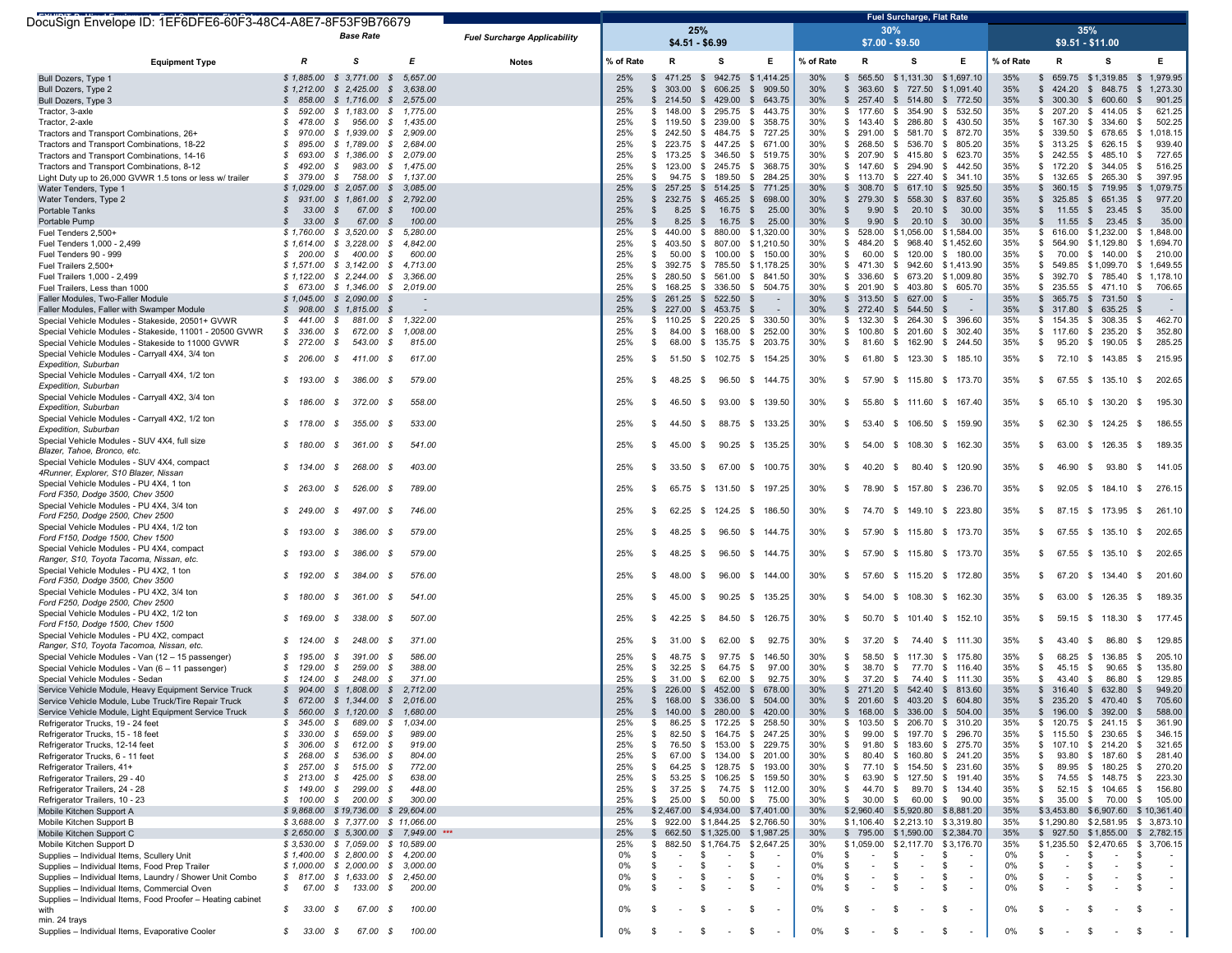| DocuSign Envelope ID: 1EF6DFE6-60F3-48C4-A8E7-8F53F9B76679                                                               |                                        |                                                                 |                                                    |                                                                                                                                                                    |            |                                        |                          |                          | <b>Fuel Surcharge, Flat Rate</b>                               |            |                                                          |                                              |                                                                  |            |                                                           |                                      |                                    |
|--------------------------------------------------------------------------------------------------------------------------|----------------------------------------|-----------------------------------------------------------------|----------------------------------------------------|--------------------------------------------------------------------------------------------------------------------------------------------------------------------|------------|----------------------------------------|--------------------------|--------------------------|----------------------------------------------------------------|------------|----------------------------------------------------------|----------------------------------------------|------------------------------------------------------------------|------------|-----------------------------------------------------------|--------------------------------------|------------------------------------|
|                                                                                                                          |                                        | <b>Base Rate</b>                                                |                                                    | <b>Fuel Surcharge Applicability</b>                                                                                                                                |            |                                        | 25%<br>$$4.51 - $6.99$   |                          |                                                                |            | 30%<br>$$7.00 - $9.50$                                   |                                              |                                                                  |            |                                                           | 35%<br>$$9.51 - $11.00$              |                                    |
| <b>Equipment Type</b>                                                                                                    | $\boldsymbol{R}$                       | s                                                               | E                                                  | <b>Notes</b>                                                                                                                                                       | % of Rate  |                                        | s                        |                          | Е                                                              | % of Rate  | R                                                        | s                                            | Е                                                                | % of Rate  | R                                                         | s                                    | Е                                  |
| Supplies - Individual Items, Commercial Deep Fryer<br>Supplies - Individual Items, Cambro Style salad bar                | s<br>33.00<br>s<br>17.00               | \$<br>67.00<br>- \$<br>34.00                                    | - \$<br>100.00<br>- \$<br>50.00                    |                                                                                                                                                                    | 0%<br>0%   | - \$<br>- \$                           | \$<br>\$                 | $\overline{\phantom{a}}$ | - \$<br>- \$                                                   | 0%<br>0%   | - \$<br>S                                                | \$<br>\$                                     | \$<br>$\overline{\phantom{a}}$<br>-S<br>$\overline{\phantom{a}}$ | 0%<br>0%   | - \$<br>-S                                                | \$<br>$\overline{\phantom{a}}$<br>\$ | - \$<br>-\$                        |
| Supplies - Individual Items, Portable Heater- 32000 BTU min.<br>includes fuel                                            | s<br>10.00                             | 20.00<br>- \$                                                   | 30.00<br>- 55                                      |                                                                                                                                                                    | 0%         |                                        | \$                       |                          | - \$                                                           | 0%         |                                                          |                                              | \$                                                               | 0%         | ŝ.                                                        | s.                                   | S                                  |
| Supplies - Individual Items, Portable Fan/Mist unit                                                                      | s<br>17.00                             | - \$<br>34.00                                                   | 50.00<br>- \$                                      |                                                                                                                                                                    | 0%         |                                        | \$                       | $\overline{\phantom{a}}$ | - \$                                                           | 0%         |                                                          | -S                                           | -S<br>$\overline{\phantom{a}}$                                   | 0%         | -S                                                        | \$.                                  | - \$                               |
| Supplies - Individual Items, Fans - 6000 cfm min.                                                                        | S<br>s                                 | <b>S</b><br>s                                                   | - \$<br>10.00<br>-S                                |                                                                                                                                                                    | 0%<br>0%   |                                        | \$                       |                          | -\$                                                            | 0%<br>0%   | \$                                                       | \$                                           | \$.<br>$\overline{\phantom{a}}$<br>-S                            | 0%<br>0%   | £.<br>\$                                                  | $\mathbf{\hat{S}}$<br>\$             | \$.                                |
| Supplies - Individual Items, Tables, minimum 6 feet, each<br>Supplies - Individual Items, Chairs - 300 lb, folding, each | s                                      | S                                                               | 6.00<br>2.00<br>- \$                               |                                                                                                                                                                    | 0%         |                                        | -\$<br>-\$               | $\overline{\phantom{a}}$ | -\$<br>-\$                                                     | 0%         | S<br>S                                                   | -S                                           | $\overline{\phantom{a}}$<br>- \$<br>$\overline{\phantom{a}}$     | 0%         | S                                                         | S.                                   | S<br>- 35                          |
| Supplies - Individual Items, Garbage/Recycle - 32-gallon                                                                 | s                                      | S                                                               | - \$<br>1.00                                       |                                                                                                                                                                    | 0%         |                                        | £.                       |                          |                                                                | 0%         | S                                                        |                                              | - \$                                                             | 0%         | S                                                         | \$.                                  | æ.                                 |
| minimum<br>Mobile Laundry Units, Type 1                                                                                  | \$4,000.00                             | \$8,000.00                                                      | \$12,000.00                                        |                                                                                                                                                                    | 25%        | \$1,000.00                             | \$2,000.00               |                          | \$3,000.00                                                     | 30%        | \$1,200.00                                               | \$2,400.00                                   | \$3,600.00                                                       | 35%        | \$1,400.00                                                | \$2,800.00                           | \$4,200.00                         |
| Mobile Laundry Units, Type 2                                                                                             |                                        | $$2,800.00$ $$5,600.00$                                         | $\mathcal{S}$<br>8,400.00                          |                                                                                                                                                                    | 25%        | \$700.00                               | \$1,400.00               |                          | \$2,100.00                                                     | 30%        | $\mathbb{S}$<br>840.00                                   | \$1,680.00                                   | \$2,520.00                                                       | 35%        | \$ 980.00 \$1,960.00                                      |                                      | \$2,940.00                         |
| Mobile Laundry Units, Type 3                                                                                             | \$1,600.00                             | \$3,200,00                                                      | $\mathcal{S}$<br>4,800.00                          |                                                                                                                                                                    | 25%        | \$400.00                               | $\mathbb{S}$             | 800.00                   | \$1,200.00                                                     | 30%        | $\mathbb{S}$<br>480.00                                   | \$960.00                                     | \$1,440.00                                                       | 35%        | \$ 560.00 \$1,120.00                                      |                                      | \$1,680.00                         |
| Shower Units, Type 1<br>Shower Units, Type 2                                                                             | \$1,467.00<br>\$1,027.00               | \$2,933.00<br>\$2,053.00                                        | S.<br>4,400.00<br>$\mathcal{S}$<br>3,080.00        |                                                                                                                                                                    | 25%<br>25% | \$<br>366.75<br>\$256.75               | - \$<br>\$513.25         | 733.25                   | \$1,100.00<br>\$<br>770.00                                     | 30%<br>30% | 440.10<br>s.<br>308.10<br>\$                             | \$ 879.90<br>\$ 615.90                       | \$1,320,00<br>\$<br>924.00                                       | 35%<br>35% | \$ 513.45 \$1,026.55<br>\$ 359.45 \$ 718.55               |                                      | \$<br>1,540.00<br>\$<br>1,078.00   |
| Shower Units, Type 3                                                                                                     | s.<br>513.00                           | \$1,027.00                                                      | $\mathcal{S}$<br>1,540.00                          |                                                                                                                                                                    | 25%        | \$128.25                               | \$ 256.75                |                          | 385.00<br>\$                                                   | 30%        | 153.90<br>\$                                             | \$ 308.10                                    | - \$<br>462.00                                                   | 35%        | \$ 179.55 \$ 359.45                                       |                                      | 539.00<br>- \$                     |
| Portable Toilets, ADA compliant toilet with sink                                                                         | s<br>47.00                             | - \$<br>93.00                                                   | - \$                                               | 140.00 Multiplied by each piece of equipment daily.                                                                                                                | 25%        | 11.75<br>-S                            | \$                       | 23.25                    | 35.00<br>- \$                                                  | 30%        | -S<br>14.10                                              | S.<br>27.90                                  | - \$<br>42.00                                                    | 35%        | S.<br>16.45                                               | 32.55<br>S.                          | 49.00<br>- \$                      |
| Portable Toilets, ADA compliant toilets<br>Portable Toilets, Standard toilets with sink                                  | s<br>38.00<br>s<br>31.00               | - \$<br>77.00<br>$\mathcal{S}$<br>62.00                         | $\mathcal{S}$<br>115.00<br>- \$                    | Multiplied by each piece of equipment daily.<br>93.00 Multiplied by each piece of equipment daily.                                                                 | 25%<br>25% | 9.50<br>\$<br>$\mathfrak s$<br>7.75    | \$<br>$\mathfrak s$      | 19.25<br>15.50           | 28.75<br>- \$<br>23.25<br>\$                                   | 30%<br>30% | $\mathbb{S}$<br>11.40<br>$\mathbb{S}$<br>9.30            | $\mathbb{S}$<br>23.10<br>$\sqrt{2}$<br>18.60 | \$<br>34.50<br>27.90<br>- \$                                     | 35%<br>35% | 13.30<br>S.<br>10.85<br>S.                                | 26.95<br>S.<br>21.70<br>-S           | 40.25<br>-\$<br>\$<br>32.55        |
| Portable Toilets, Standard toilets                                                                                       | s<br>23.00                             | $\mathcal{S}$<br>45.00                                          | - \$                                               | 68.00 Multiplied by each piece of equipment daily.                                                                                                                 | 25%        | \$                                     | $5.75$ \$                | 11.25                    | \$<br>17.00                                                    | 30%        | 6.90<br>S.                                               | \$ 13.50                                     | $\mathbb{S}$<br>20.40                                            | 35%        | S.                                                        | 8.05 \$ 15.75                        | 23.80<br>- \$                      |
| Toilet Pumper Trucks, Type 1                                                                                             | s<br>919.00                            | $$1,838.00$ $$2,757.00$                                         |                                                    | Recieves surcharge rate only if ordered                                                                                                                            | 25%        | \$ 229.75 \$ 459.50                    |                          |                          | 689.25<br>- \$                                                 | 30%        | 275.70<br>s.                                             | \$ 551.40                                    | 827.10<br><b>S</b>                                               | 35%        | $$321.65$ \$643.30 \$                                     |                                      | 964.95                             |
| Toilet Pumper Trucks, Type 2                                                                                             | s<br>760.00                            | $$1,520.00$ $$2,280.00$                                         |                                                    | independently<br>Recieves surcharge rate only if ordered<br>independently                                                                                          | 25%        | 190.00<br>S.                           | \$ 380.00                |                          | - \$<br>570.00                                                 | 30%        | s.<br>228.00                                             | \$456.00                                     | <b>S</b><br>684.00                                               | 35%        | \$ 266.00 \$ 532.00 \$                                    |                                      | 798.00                             |
| Hand Wash Trailers, Type 1                                                                                               | 453.00<br>s.                           | 907.00<br>S.                                                    | $\mathcal{S}$<br>1,360.00                          |                                                                                                                                                                    | 25%        | \$113.25                               | \$226.75                 |                          | 340.00<br>\$                                                   | 30%        | 135.90<br>-S.                                            | \$272.10                                     | 408.00<br>- \$                                                   | 35%        | \$158.55                                                  | \$317.45                             | 476.00<br>- \$                     |
| Hand Wash Trailers, Type 2                                                                                               | s<br>317.00                            | $\mathcal{S}$<br>635.00                                         | $\mathcal{S}$<br>952.00                            |                                                                                                                                                                    | 25%        | 79.25<br>- \$                          | \$                       | 158.75                   | 238.00<br>\$                                                   | 30%        | 95.10<br>\$                                              | 190.50<br>S.                                 | 285.60<br>- \$                                                   | 35%        | \$110.95                                                  | $\mathbb{S}$<br>222.25               | 333.20<br>- \$                     |
| Hand Wash Trailers, Type 3<br>Hand Wash Stations, Type 1                                                                 | s<br>181.00<br>s<br>8.00               | 363.00<br>S.<br>17.00<br>S                                      | $\mathcal{S}$<br>544.00<br>25.00<br>- \$           |                                                                                                                                                                    | 25%<br>25% | 45.25<br>-S<br>2.00<br>\$              | \$<br>- \$               | 90.75<br>4.25            | 136.00<br>\$<br>- \$<br>6.25                                   | 30%<br>30% | \$<br>54.30<br>2.40<br>\$                                | S.<br>108.90<br>\$<br>5.10                   | - \$<br>163.20<br>- \$<br>7.50                                   | 35%<br>35% | 63.35<br>s.<br>2.80<br>\$                                 | \$127.05<br>5.95<br>-S               | 190.40<br>- \$<br>8.75<br>- \$     |
| Hand Wash Stations, Type 2                                                                                               | S<br>8.00                              | - \$<br>17.00                                                   | - \$<br>25.00                                      |                                                                                                                                                                    | 25%        | 2.00<br>-S                             | \$                       | 4.25                     | 6.25<br>- \$                                                   | 30%        | - \$<br>2.40                                             | -S<br>5.10                                   | -S<br>7.50                                                       | 35%        | -S<br>2.80                                                | -S<br>5.95                           | - \$<br>8.75                       |
| Potable Water Trucks, Type 1                                                                                             | \$1,024.00                             | \$2,047.00                                                      | $\mathcal{S}$<br>3,071.00                          |                                                                                                                                                                    | 25%        | \$256.00                               | \$511.75                 |                          | 767.75<br>\$                                                   | 30%        | 307.20<br>\$                                             | \$614.10                                     | 921.30<br>- \$                                                   | 35%        | \$358.40                                                  | \$716.45                             | 1,074.85<br>- \$                   |
| Potable Water Trucks, Type 2<br>Potable Water Trucks, Type 3                                                             | s<br>935.00<br>s<br>920.00             | \$1.869.00<br>\$1,840.00                                        | S.<br>2,804.00<br>$\mathcal{S}$<br>2,760.00        |                                                                                                                                                                    | 25%<br>25% | 233.75<br>S.<br>\$230.00               | - \$<br>$\mathbb{S}$     | 467.25<br>460.00         | \$<br>701.00<br>690.00<br>\$                                   | 30%<br>30% | 280.50<br>\$<br>$\mathfrak s$<br>276.00                  | 560.70<br>S.<br>$\mathbb{S}$<br>552.00       | - \$<br>841.20<br>$\mathbb{S}$<br>828.00                         | 35%<br>35% | \$327.25<br>\$322.00                                      | 654.15<br>S.<br>S.<br>644.00         | 981.40<br>- \$<br>966.00<br>\$     |
| Potable Water Trucks, Type 4                                                                                             | s<br>575.00                            | \$1,150.00                                                      | \$1,725.00                                         |                                                                                                                                                                    | 25%        | $$143.75$ $$287.50$                    |                          |                          | \$<br>431.25                                                   | 30%        | \$172.50                                                 | \$345.00                                     | -S<br>517.50                                                     | 35%        | \$201.25                                                  | 402.50<br>-S                         | - \$<br>603.75                     |
| Grey Water Trucks, Type 1                                                                                                | \$1,024.00                             | \$2,047.00                                                      | S.<br>3,071.00                                     |                                                                                                                                                                    | 25%        | \$<br>256.00                           | \$511.75                 |                          | \$<br>767.75                                                   | 30%        | 307.20<br>\$                                             | \$614.10                                     | - \$<br>921.30                                                   | 35%        | \$ 358.40                                                 | \$716.45                             | - \$<br>1,074.85                   |
| Grey Water Trucks, Type 2<br>Grey Water Trucks, Type 3                                                                   | \$<br>935.00<br>s.<br>920.00           | \$1,869.00<br>\$1,840.00                                        | $\mathcal{S}$<br>2,804.00<br>s.<br>2,760.00        |                                                                                                                                                                    | 25%<br>25% | \$ 233.75 \$ 467.25<br>\$230.00        | \$460.00                 |                          | 701.00<br>\$<br>690.00<br>\$                                   | 30%<br>30% | 280.50<br>\$<br>276.00<br>-S                             | \$ 560.70<br>\$552.00                        | 841.20<br>- \$<br>828.00<br>- \$                                 | 35%<br>35% | \$ 327.25 \$ 654.15<br>\$322.00                           | 644.00<br>- \$                       | 981.40<br>- \$<br>966.00<br>- \$   |
| Generators 150+ Kilowatt                                                                                                 | S<br>481.00                            | 963.00<br>- \$                                                  | 1,444.00<br>S.                                     |                                                                                                                                                                    | 30%        | 144.30                                 | \$288.90                 |                          | 433.20<br>- \$                                                 | 35%        | 168.35<br>\$                                             | 337.05<br>S.                                 | 505.40<br>- \$                                                   | 40%        | 192.40<br>$\mathbb{S}$                                    | 385.20<br>S.                         | 577.60<br>- \$                     |
| Generators 101 - 149 Kilowatt                                                                                            | s<br>367.00                            | 735.00<br>S.                                                    | $\mathcal{S}$<br>1,102.00                          |                                                                                                                                                                    | 30%        | \$110.10                               | \$220.50                 |                          | 330.60<br>\$                                                   | 35%        | 128.45<br>\$                                             | \$257.25                                     | - \$<br>385.70                                                   | 40%        | \$146.80                                                  | 294.00<br>S.                         | 440.80<br>- \$                     |
| Generators 71 - 100 Kilowatt<br>Generators 50 - 70 Kilowatt                                                              | 280.00<br>s<br>$\mathcal{S}$<br>213.00 | 560.00<br>S.<br>$\mathcal{S}$<br>427.00                         | $\mathcal{S}$<br>840.00<br>$\mathcal{S}$<br>640.00 |                                                                                                                                                                    | 30%<br>30% | 84.00<br>\$<br>$\mathfrak{L}$<br>63.90 | - \$<br>$\mathbb{S}$     | 168.00<br>128.10         | 252.00<br>\$<br>192.00<br>- \$                                 | 35%<br>35% | \$<br>98.00<br>$\mathfrak{L}$<br>74.55                   | 196.00<br>S.<br>$\mathbb{S}$<br>149.45       | 294.00<br>-S<br>$\mathbb{S}$<br>224.00                           | 40%<br>35% | \$112.00<br>$\mathbb{S}$<br>74.55                         | 224.00<br>-S<br>S.<br>149.45         | 336.00<br>- \$<br>-\$<br>224.00    |
| Generators 36 - 49 Kilowatt                                                                                              | S.<br>150.00                           | 299.00<br>s                                                     | 453.00<br>- \$                                     |                                                                                                                                                                    | 30%        | 45.00<br>\$                            | - \$                     | 89.70                    | \$<br>135.90                                                   | 35%        | 52.50<br>\$                                              | \$104.65                                     | S.<br>158.55                                                     | 35%        | 52.50<br>S.                                               | \$104.65                             | 158.55<br>\$                       |
| Generators 20 - 35 Kilowatt                                                                                              | 128.00<br>s<br>317.00<br>s             | 257.00<br>S.<br>S<br>633.00                                     | 385.00<br>- \$<br>- \$<br>950.00                   |                                                                                                                                                                    | 30%<br>25% | 38.40<br>-S<br>-S                      | - \$                     | 77.10<br>158.25          | 115.50<br>- \$<br>237.50                                       | 35%<br>30% | 44.80<br>\$<br>\$<br>95.10                               | 89.95<br>S.<br>\$<br>189.90                  | 134.75<br>-S<br>285.00                                           | 35%<br>35% | 44.80<br>S.<br>110.95                                     | 89.95<br>S.<br>\$                    | 134.75<br>-\$                      |
| Tent Module, Type 1<br>Tent Module, Type 2                                                                               | s<br>268.00                            | 537.00 \$<br>- \$                                               | 805.00                                             |                                                                                                                                                                    | 25%        | 79.25<br>67.00<br>\$                   | \$<br>\$134.25           |                          | - \$<br>\$201.25                                               | 30%        | 80.40<br>\$                                              | - \$<br>161.10                               | \$<br>- \$<br>241.50                                             | 35%        | -S<br>93.80<br>S.                                         | 221.55<br>\$187.95 \$                | 332.50<br>- \$<br>281.75           |
| Tents smaller than 570 sq. ft., Tent Canopy with Sides, Floor, &<br><b>Insulated Roof</b>                                | 0.33                                   | 0.67<br>- 3                                                     | $1.00$ ***<br>- \$                                 |                                                                                                                                                                    | 25%        | 0.08                                   | - \$                     | 0.17                     | 0.25<br>- \$                                                   | 30%        | 0.10<br>S                                                | 0.20<br>- \$                                 | - \$<br>0.30                                                     | 35%        | \$<br>$0.12 \quad$                                        | 0.23                                 | 0.35<br>- \$                       |
| Tents smaller than 570 sq. ft., Tent Canopy with Sides & Floor                                                           | 0.26<br>- \$                           | 0.52S<br>- \$                                                   | $0.78$ ***                                         |                                                                                                                                                                    | 25%        | 0.07<br>- \$                           | - \$                     | 0.13                     | 0.20<br>- \$                                                   | 30%        | \$<br>0.08                                               | - \$<br>$0.16$ \$                            | 0.23                                                             | 35%        | 0.09<br>-S                                                | - \$<br>$0.18$ \$                    | 0.27                               |
| Tents smaller than 570 sq. ft., Tent Canopy with Sides<br>Tents smaller than 570 sq. ft., Tent Canopy                    | s<br>0.22<br>s<br>0.17                 | 0.45<br>- 3<br>0.23<br>$\mathcal{S}$                            | $0.67$ ***<br>- \$<br>$0.51$ ***<br>- \$           |                                                                                                                                                                    | 25%<br>25% | -\$<br>0.06<br>0.04<br>$\mathbf{\$}$   | - \$<br>- \$             | 0.11<br>0.06             | 0.17<br>- \$<br>\$<br>0.13                                     | 30%<br>30% | 0.07<br>-\$<br>0.05<br>$\frac{1}{2}$                     | -S<br>0.14<br>\$<br>0.07                     | 0.20<br>- \$<br>\$<br>0.15                                       | 35%<br>35% | -S<br>0.08<br>0.06<br>$\sqrt{2}$                          | S.<br>0.16<br>\$<br>0.08             | 0.23<br>- \$<br>0.18<br>$\sqrt{3}$ |
| Tents smaller than 570 sq. ft., Insulated Walls per sq. ft. used                                                         | $\mathcal{S}$<br>0.08                  | 0.17S<br>- \$                                                   | $0.25$ ***                                         |                                                                                                                                                                    | 25%        | 0.02<br>- \$                           | - \$                     | 0.04                     | 0.06<br>- \$                                                   | 30%        | 0.02<br>\$                                               | $0.05$ \$<br>-\$                             | 0.08                                                             | 35%        | $0.03$ \$<br>-S                                           | $0.06$ \$                            | 0.09                               |
| HVAC Units. Per ton w/ power                                                                                             | 33.00<br>s                             | 67.00<br>- \$                                                   | - \$                                               | 100.00 Receives surcharge rate on travel days only.                                                                                                                | 25%        | 8.25<br>- 5                            | - \$                     | 16.75                    | 25.00<br>- \$                                                  | 30%        | 9.90<br>-\$                                              | 20.10<br>-S                                  | 30.00<br>- \$                                                    | 35%        | $11.55$ \$<br>S.                                          | 23.45                                | 35.00<br>- \$                      |
| GIS Support Module (All), Type 1                                                                                         | S.<br>867.00                           | \$1,733.00                                                      | $\mathcal{S}$<br>2,600.00                          |                                                                                                                                                                    | 25%        | $$216.75$ $$433.25$                    |                          |                          | \$<br>650.00                                                   | 30%        | 260.10<br>\$                                             | \$519.90                                     | - \$<br>780.00                                                   | 35%        | \$ 303.45 \$ 606.55                                       |                                      | 910.00<br>- \$                     |
| GIS Support Module (All), Type 2<br>GIS Support Module (All), Type 3                                                     | S<br>733.00<br>533.00<br>s             | \$1,467.00<br>\$ 1.067.00 \$ 1.600.00                           | 2,200.00<br>s.                                     |                                                                                                                                                                    | 25%<br>25% | \$183.25<br>\$                         | - \$<br>133.25 \$ 266.75 | 366.75                   | 550.00<br>\$<br>400.00<br>\$                                   | 30%<br>30% | 219.90<br>$\mathbf{s}$<br>159.90<br>\$                   | 440.10<br>S.<br>\$320.10                     | 660.00<br>- \$<br>480.00<br>- \$                                 | 35%<br>35% | \$256.55<br>$$186.55$ $$373.45$                           | \$513.45                             | 770.00<br>- \$<br>560.00<br>- \$   |
| GIS Support Module (All), Type 4                                                                                         |                                        | \$ 433.00 \$ 867.00 \$ 1,300.00                                 |                                                    |                                                                                                                                                                    | 25%        |                                        |                          |                          | \$ 108.25 \$ 216.75 \$ 325.00                                  | 30%        | \$129.90 \$260.10 \$                                     |                                              | 390.00                                                           | 35%        | $$151.55$ \$ 303.45 \$                                    |                                      | 455.00                             |
| GIS Support Module (All), Type 5                                                                                         | 400.00                                 | $\mathcal{S}$                                                   | 800.00 \$ 1,200.00                                 |                                                                                                                                                                    | 25%        | 100.00                                 | \$200.00                 |                          | $\sqrt[6]{3}$<br>300.00                                        | 30%        | 120.00<br>\$                                             | $\sqrt[6]{\frac{1}{2}}$<br>240.00            | $\sqrt{3}$<br>360.00                                             | 35%        | 140.00<br>\$                                              | 280.00<br>\$                         | 420.00<br>-\$                      |
| Command & Office Trailers, Type 1                                                                                        | 1.80<br>s                              | - \$<br>$3.65$ \$                                               |                                                    | 5.50 Receives surcharge rate on travel days only.                                                                                                                  | 25%        | 0.45<br>- 5                            | - \$                     | 0.91                     | 1.38<br>- \$                                                   | 30%        | $0.54$ \$<br>S                                           | $1.10 \t S$                                  | 1.65                                                             | 35%        | $0.63$ \$<br>\$                                           | $1.28$ \$                            | 1.93                               |
| Command & Office Trailers, Type 2                                                                                        | 1.80<br>S                              | $3.65$ \$<br>- \$                                               |                                                    | 5.50 Receives surcharge rate on travel days only.                                                                                                                  | 25%        | 0.45<br>- 95                           | - \$                     | 0.91                     | 1.38<br>- \$                                                   | 30%        | $0.54$ \$<br>\$.                                         | $1.10 \t S$                                  | 1.65                                                             | 35%        | $0.63$ \$<br>-S                                           | $1.28$ \$                            | 1.93                               |
| Command & Office Trailers, Type 3                                                                                        | s<br>1.80                              | $3.65$ \$<br>- \$                                               |                                                    | 5.50 Receives surcharge rate on travel days only.                                                                                                                  | 25%        | 0.45                                   | - \$                     | 0.91                     | -\$<br>1.38                                                    | 30%        | 0.54<br>S                                                | - \$<br>$1.10 \t S$                          | 1.65                                                             | 35%        | \$<br>$0.63$ \$                                           | 1.28                                 | 1.93<br>- \$                       |
| Medical Support Modules/Dispensaries, Type 1<br>Medical Support Modules/Dispensaries, Type 2                             |                                        |                                                                 |                                                    | \$ 1,000.00 \$ 2,000.00 \$ 3,000.00 Receives surcharge rate on travel days only.<br>\$ 800.00 \$ 1,600.00 \$ 2,400.00 Receives surcharge rate on travel days only. | 25%<br>25% |                                        |                          |                          | \$ 250.00 \$ 500.00 \$ 750.00<br>\$ 200.00 \$ 400.00 \$ 600.00 | 30%<br>30% | $$300.00$$ \$ 600.00 \$<br>\$ 240.00 \$ 480.00 \$ 720.00 |                                              | 900.00                                                           | 35%<br>35% | \$ 350.00 \$ 700.00 \$ 1,050.00<br>\$ 280.00 \$ 560.00 \$ |                                      | 840.00                             |
| Chain Saw Repair Modules, Type 1                                                                                         |                                        | $$1,050.00$ $$2,100.00$ $$3,150.00$                             |                                                    |                                                                                                                                                                    | 25%        | \$ 262.50 \$ 525.00                    |                          |                          | \$787.50                                                       | 30%        | \$ 315.00 \$ 630.00 \$ 945.00                            |                                              |                                                                  | 35%        | \$ 367.50 \$ 735.00 \$ 1,102.50                           |                                      |                                    |
| Chain Saw Repair Modules, Type 2                                                                                         |                                        | \$ 820.00 \$ 1,640.00 \$ 2,460.00                               |                                                    |                                                                                                                                                                    | 25%        |                                        |                          |                          | \$ 205.00 \$ 410.00 \$ 615.00                                  | 30%        | \$ 246.00 \$ 492.00 \$ 738.00                            |                                              |                                                                  | 35%        | \$ 287.00 \$ 574.00 \$                                    |                                      | 861.00                             |
| Ground Support Modules, Type 1                                                                                           |                                        | \$1,395.00 \$2,790.00 \$4,185.00                                |                                                    |                                                                                                                                                                    | 25%        |                                        |                          |                          | \$ 348.75 \$ 697.50 \$1,046.25                                 | 30%        | \$ 418.50 \$ 837.00 \$1,255.50                           |                                              |                                                                  | 35%        |                                                           |                                      | \$ 488.25 \$ 976.50 \$ 1,464.75    |
| Ground Support Modules, Type 2<br>Weed Washing Modules, Type 1 - Recycling System                                        |                                        | \$ 995.00 \$ 1,990.00 \$ 2,985.00<br>$$2,133.00$ \$ 3,200.00 \$ | $\sim$                                             |                                                                                                                                                                    | 25%<br>25% | \$533.25\$800.00                       |                          | - \$                     | \$ 248.75 \$ 497.50 \$ 746.25                                  | 30%<br>30% | \$ 298.50 \$ 597.00 \$ 895.50<br>\$ 639.90 \$ 960.00     |                                              | - \$<br>$\sim$                                                   | 35%<br>35% | \$ 348.25 \$ 696.50 \$ 1,044.75<br>\$746.55 \$1,120.00 \$ |                                      |                                    |
| Weed Washing Modules, Type 2 - Fresh Water System                                                                        |                                        | $$1,000.00 \$2,000.00 \$$                                       |                                                    |                                                                                                                                                                    | 25%        | $$250.00$$ \$ 500.00 \$                |                          |                          |                                                                | 30%        | \$ 300.00 \$ 600.00 \$                                   |                                              |                                                                  | 35%        | \$ 350.00 \$ 700.00 \$                                    |                                      |                                    |
| Fork Lifts, All terrain, 4000 lbs min.                                                                                   |                                        | $$133.00 \t$ 267.00 \t$$                                        | 400.00                                             |                                                                                                                                                                    | 25%        |                                        |                          |                          | $$33.25$ \$66.75 \$100.00                                      | 30%        | \$                                                       |                                              | 39.90 \$ 80.10 \$ 120.00                                         | 35%        | $$46.55$ \$93.45 \$                                       |                                      | 140.00                             |
| Fork Lifts, Hard surface only, 4000 lbs min.                                                                             |                                        | \$ 100.00 \$ 200.00 \$                                          | 300.00                                             |                                                                                                                                                                    | 25%        |                                        |                          |                          | \$ 25.00 \$ 50.00 \$ 75.00                                     | 30%        | \$ 30.00 \$ 60.00 \$                                     |                                              | 90.00                                                            | 35%        | $$35.00 \$70.00 \$$                                       |                                      | 105.00                             |
| Pallet Jacks                                                                                                             | s<br>$\sim$                            | S.<br>$\sim$ 10 $\pm$                                           | - \$                                               | 10.00 Receives surcharge rate on travel days only.                                                                                                                 | 25%        | \$                                     | $-$ \$                   | $\sim 100$ km s $^{-1}$  | 2.50<br>- \$                                                   | 30%        | \$<br>$\sim 10^{-11}$                                    | \$<br>$\sim$                                 | 3.00<br>\$                                                       | 35%        | $-$ \$<br>S,                                              | $\sim 10^{-10}$                      | 3.50<br>- \$                       |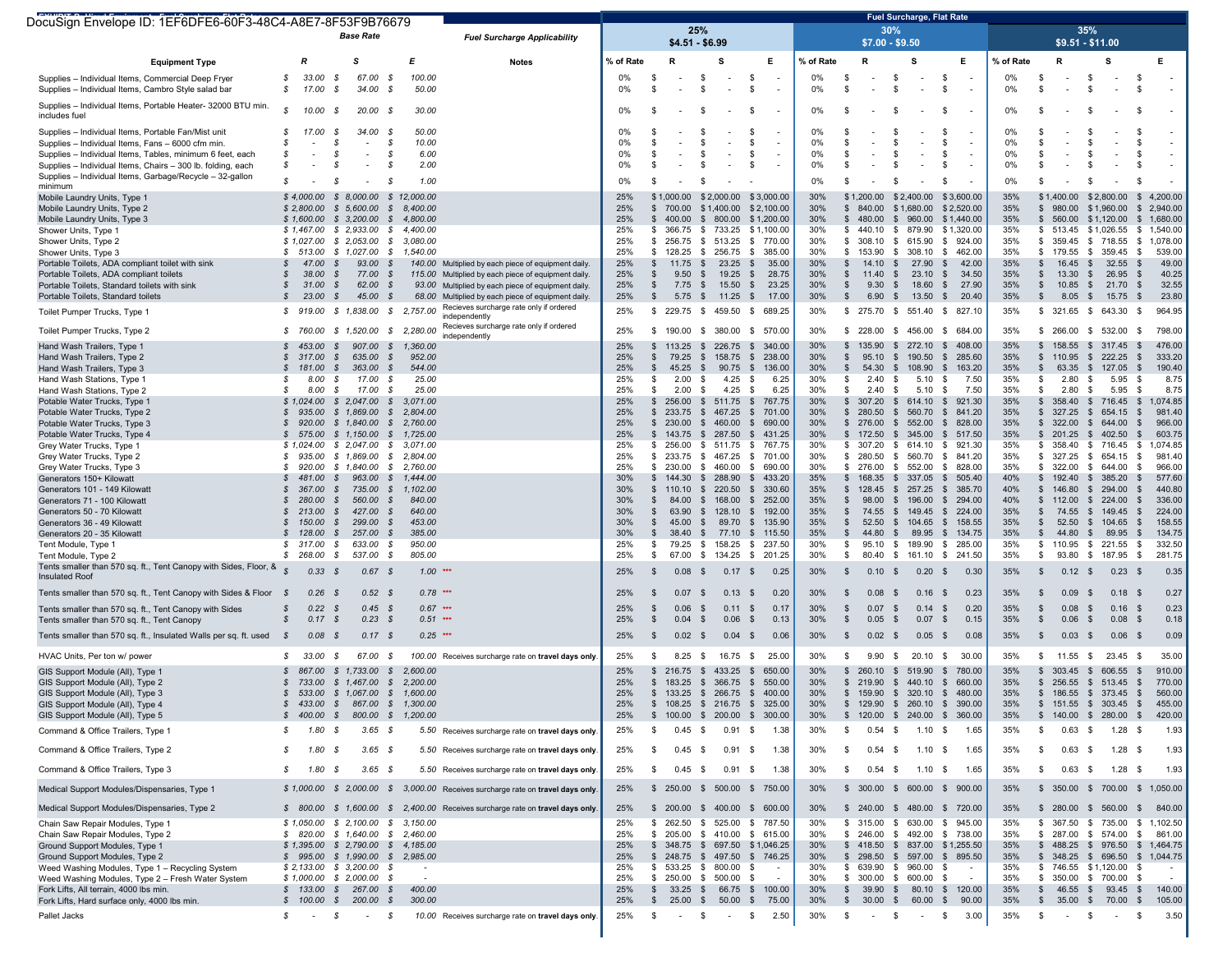| DocuSign Envelope ID: 1EF6DFE6-60F3-48C4-A8E7-8F53F9B76679 |                         |                                          |          |                                                       |           |                              |                             |                     |                               |           |                             | <b>Fuel Surcharge, Flat Rate</b> |                                |           |                              |                        |                            |
|------------------------------------------------------------|-------------------------|------------------------------------------|----------|-------------------------------------------------------|-----------|------------------------------|-----------------------------|---------------------|-------------------------------|-----------|-----------------------------|----------------------------------|--------------------------------|-----------|------------------------------|------------------------|----------------------------|
|                                                            |                         |                                          |          |                                                       |           |                              | 25%                         |                     |                               |           |                             | 30%                              |                                |           |                              | 35%                    |                            |
|                                                            |                         | <b>Base Rate</b>                         |          | <b>Fuel Surcharge Applicability</b>                   |           |                              | $$4.51 - $6.99$             |                     |                               |           |                             | $$7.00 - $9.50$                  |                                |           |                              | \$9.51 - \$11.00       |                            |
|                                                            |                         |                                          |          |                                                       |           |                              |                             |                     |                               |           |                             |                                  |                                |           |                              |                        |                            |
| <b>Equipment Type</b>                                      | $\boldsymbol{R}$        | <b>s</b>                                 | E        | <b>Notes</b>                                          | % of Rate | R                            |                             | S                   | E                             | % of Rate | R                           | s                                | E.                             | % of Rate | R                            | s                      | Е                          |
|                                                            |                         |                                          |          |                                                       |           |                              |                             |                     |                               |           |                             |                                  |                                |           |                              |                        |                            |
| <b>Hand Trucks</b>                                         | $\mathcal{S}$           | $\mathcal{S}$<br>$\sim$<br>$\mathcal{S}$ |          | 5.00 Receives surcharge rate on travel days only      | 25%       | \$                           | $\mathfrak s$               | $\sim$              | 1.25<br>\$                    | 30%       | $\mathbb{S}$<br>$\sim$      | $\mathbb{S}$<br>$\sim$           | 1.50<br>\$                     | 35%       | $\mathbb{S}$<br>$\sim$       | $\mathbb{S}$<br>$\sim$ | 1.75<br>\$                 |
| Ligting System/ 180 Degree                                 | \$117.00                | $\mathcal{S}$<br>233.00<br>- \$          | 350.00   |                                                       | 25%       | S                            | 29.25 \$                    | 58.25               | \$<br>87.50                   | 30%       | 35.10 \$<br>\$              |                                  | 69.90 \$ 105.00                | 35%       | 40.95 \$<br>S                | 81.55                  | 122.50<br>\$               |
|                                                            | $\mathcal{S}$<br>83.00  | $\mathcal{S}$<br>167.00 \$               |          | 250.00 Receives surcharge rate on travel days only    | 25%       | $\mathbb{S}$                 | $20.75$ \$                  | 41.75               | \$<br>62.50                   | 30%       | \$<br>24.90                 | $\mathbb{S}$                     | $50.10$ \$<br>75.00            | 35%       | $\mathbb{S}$                 | 29.05 \$ 58.45         | 87.50<br>\$                |
| Lighting System/360 Degree Lighting (Balloon type light)   |                         |                                          |          |                                                       |           |                              |                             |                     |                               |           |                             |                                  |                                |           |                              |                        |                            |
| <b>Traffic Safety Modules</b>                              | \$600.00                | $$1,200.00$ \$                           |          | 1,800.00 Receives surcharge rate on travel days only. | 25%       | 150.00<br>\$                 |                             | \$ 300.00 \$        | 450.00                        | 30%       |                             | \$ 180.00 \$ 360.00              | \$<br>540.00                   | 35%       | \$                           | 210.00 \$ 420.00       | 630.00<br>- \$             |
| Traffic Safety, Electronic Road Sign w/ power              | \$100.00                | 200.00 \$<br>S                           |          | 300.00 Receives surcharge rate on travel days only.   | 25%       | 25.00<br>- \$                | \$                          | $50.00\text{ }$$    | 75.00                         | 30%       | 30.00<br>$\mathbf{\hat{z}}$ | $\mathbb{S}$<br>60.00 \$         | 90.00                          | 35%       | - \$                         | 35.00 \$ 70.00         | 105.00<br>- \$             |
| UTV/Golf Cart, Daily                                       | \$83.00                 | 165.00 \$<br>$\mathcal{S}$               |          | 250.00 Receives surcharge rate on travel days only    | 25%       | $\mathfrak{L}$               | $20.75$ \$                  | $41.25$ \$          | 62.50                         | 30%       | 24.90<br><sup>\$</sup>      | 49.50<br>$\mathbb{S}$            | $\mathbb{S}$<br>75.00          | 35%       | $\mathbf{s}$                 | 29.05 \$ 57.75         | 87.50<br>-\$               |
| Forestry Mulcher, Type 1                                   | \$2,335.00              | $$4,670.00$ \$                           | 7,005.00 |                                                       | 25%       | s.                           |                             | 583.75 \$1,167.50   | \$1,751.25                    | 30%       | \$ 700.50                   | \$1,401.00                       | \$2,101.50                     | 35%       | $\mathbb{S}$                 | 817.25 \$1,634.50      | \$2,451.75                 |
| Forestry Mulcher, Type 2                                   |                         | $$1,868.00$ \$ 3,736.00 \$               | 5.604.00 |                                                       | 25%       | 467.00<br>\$                 |                             | \$934.00            | \$1,401.00                    | 30%       |                             | \$ 560.40 \$1,120.80             | \$1.681.20                     | 35%       | \$653.80                     | \$1,307.60             | \$1,961.40                 |
| Forestry Mulcher, Type 3                                   | \$1,494.00              | $$2,989.00$ $$4,483.00$                  |          |                                                       | 25%       |                              |                             | \$ 373.50 \$ 747.25 | \$1,120.75                    | 30%       |                             |                                  | \$448.20 \$896.70 \$1,344.90   | 35%       | \$522.90                     | \$1,046.15             | \$1,569.05                 |
| Excavators - Without Masticating Head, 40.1 - 50           |                         | \$1,470.00 \$2,940.00 \$4,410.00         |          |                                                       | 25%       |                              |                             | \$ 367.50 \$ 735.00 | \$1,102.50                    | 30%       |                             | \$441.00 \$882.00                | \$1,323.00                     | 35%       | \$ 514.50 \$1.029.00         |                        | \$1,543.50                 |
| Excavators - Without Masticating Head, 28.1 - 40           | \$1,218.00              | $$2,438.00$ \$                           | 3,656.00 |                                                       | 25%       | 304.50<br>$\mathbf{s}$       | \$                          | 609.50              | $\mathfrak s$<br>914.00       | 30%       | \$365.40                    | \$731.40                         | \$1,096.80                     | 35%       | \$426.30                     | \$853.30               | 1,279.60<br>\$             |
| Excavators - Without Masticating Head, 24.1 - 28           | \$1,093.00              | $$2,186.00$ \$                           | 3,279.00 |                                                       | 25%       | 273.25<br>$\mathbf{s}$       | $\mathfrak s$               | 546.50              | 819.75<br>$\mathfrak{s}$      | 30%       | \$327.90                    | $\mathbb{S}$<br>655.80           | $\mathbb{S}$<br>983.70         | 35%       | 382.55<br>$\mathbf{s}$       | 765.10<br>$\mathbb{S}$ | 1,147.65<br>$\mathfrak{s}$ |
| Excavators - Without Masticating Head, 21.1 - 24           | \$945.00                | $$1,890.00$ $$2,835.00$                  |          |                                                       | 25%       |                              |                             | \$236.25\$3472.50   | $\sqrt{3}$<br>708.75          | 30%       | \$283.50                    | \$ 567.00                        | \$850.50                       | 35%       | \$ 330.75 \$ 661.50          |                        | <b>S</b><br>992.25         |
| Excavators - Without Masticating Head, 16.1 - 21           | \$879.00                | $$1,757.00$ $$2,636.00$                  |          |                                                       | 25%       |                              |                             | $$219.75$ \$439.25  | $\sqrt{3}$<br>659.00          | 30%       |                             | \$ 263.70 \$ 527.10              | \$ 790.80                      | 35%       | $$307.65$ \$614.95           |                        | 922.60<br>\$               |
| Excavators - Without Masticating Head, 12.1 - 16           | 761.00<br>$\mathcal{S}$ | \$1,521.00 \$2,282.00                    |          |                                                       | 25%       | \$190.25                     | $\mathfrak{s}$              | 380.25              | $\sqrt{3}$<br>570.50          | 30%       | \$228.30                    | \$456.30                         | \$684.60                       | 35%       | \$266.35                     | $\mathbb{S}$<br>532.35 | 798.70<br>-\$              |
| Excavators - Without Masticating Head, 8.1 - 12            | 694.00<br>$\mathcal{S}$ | $$1,388.00$ \$                           | 2,082.00 |                                                       | 25%       | \$173.50                     | $\sqrt{3}$                  | 347.00              | $\sqrt{3}$<br>520.50          | 30%       | \$208.20                    | $\mathbb{S}$<br>416.40           | 624.60<br>$\mathbb{S}$         | 35%       | $\mathbb{S}$<br>242.90       | 485.80<br>$\mathbb{S}$ | 728.70<br>\$               |
| Excavators - Without Masticating Head, 2 - 8               | 613.00<br>s             | $$1,225.00$ \$                           | 1,838.00 |                                                       | 25%       | $\mathfrak s$<br>153.25      | \$                          | 306.25              | $\mathfrak s$<br>459.50       | 30%       | \$183.90                    | $\mathbb{S}$<br>367.50           | $\mathbb{S}$<br>551.40         | 35%       | $\mathbb{S}$<br>214.55       | $\mathbb{S}$<br>428.75 | \$<br>643.30               |
| Excavators - With Masticating Head, 40.1 - 50              | \$1,919.00              | $$3.838.00$ \$                           | 5.757.00 |                                                       | 25%       | $\mathbf{\hat{A}}$<br>479.75 | $\mathbb{S}$                | 959.50              | \$1,439.25                    | 30%       | \$575.70                    | \$1,151.40                       | \$1,727.10                     | 35%       | \$671.65                     | \$1,343,30             | \$ 2.014.95                |
| Excavators - With Masticating Head, 28.1 - 40              | \$1,668.00              | $$3,335.00$ $$5,003.00$                  |          |                                                       | 25%       | \$417.00                     |                             | \$833.75            | \$1,250.75                    | 30%       | \$500.40                    | \$1,000.50                       | \$1,500.90                     | 35%       | \$583.80                     | \$1,167.25             | \$1,751.05                 |
| Excavators - With Masticating Head, 24.1 - 28              | \$1,542.00              | $$3,084.00$ $$4,627.00$                  |          |                                                       | 25%       | \$385.50                     |                             | \$771.00            | \$1,156.75                    | 30%       | \$462.60                    | \$925.20                         | \$1,388.10                     | 35%       | \$ 539.70 \$1,079.40         |                        | $\mathbb{S}$<br>1,619.45   |
| Excavators - With Masticating Head, 21.1 - 24              | \$1,361.00              | $$2,722.00$ $$4,084.00$                  |          |                                                       | 25%       | \$340.25                     | \$                          | 680.50              | \$1,021.00                    | 30%       | \$408.30                    | \$ 816.60                        | \$1,225.20                     | 35%       | \$476.35                     | \$952.70               | 1,429.40<br>$\mathbb{S}$   |
| Excavators - With Masticating Head, 16.1 - 21              | \$1,262.00              | $$2,523.00$ \$                           | 3,785.00 |                                                       | 25%       | \$315.50                     | \$                          | 630.75              | \$<br>946.25                  | 30%       | \$378.60                    | \$756.90                         | \$1,135.50                     | 35%       | $\mathbb{S}$<br>441.70       | $\mathbb{S}$<br>883.05 | $\mathfrak{s}$<br>1,324.75 |
| Excavators - With Masticating Head, 12.1 - 16              | \$1,110.00              | $$2,220.00$ $$3,331.00$                  |          |                                                       | 25%       | $\mathbf{\hat{A}}$<br>277.50 | $\mathbb{S}$                | 555.00              | $\mathbb{S}$<br>832.75        | 30%       | 333.00<br>$\mathbb{S}$      | $\mathbb{S}$<br>666.00           | \$999.30                       | 35%       | $\mathbf{\hat{s}}$<br>388.50 | \$ 777.00              | $\mathbb{S}$<br>1.165.85   |
| Excavators - With Masticating Head, 8.1 - 12               | \$991.00                | $$1,982.00$ $$2,973.00$                  |          |                                                       | 25%       |                              |                             | $$247.75$ \$495.50  | 743.25<br>$\mathfrak s$       | 30%       | \$297.30                    | $\mathbb{S}$<br>594.60           | \$ 891.90                      | 35%       | \$ 346.85 \$ 693.70          |                        | \$1,040.55                 |
| Excavators - With Masticating Head, 2 - 8                  |                         | \$ 876.00 \$ 1,753.00 \$ 2,630.00        |          |                                                       | 25%       |                              |                             | $$219.00$ $$438.25$ | $\sqrt{3}$<br>657.50          | 30%       |                             | \$ 262.80 \$ 525.90              | \$ 789.00                      | 35%       | \$ 306.60 \$ 613.55          |                        | \$<br>920.50               |
| Graders, Type 1                                            | \$1.058.00              | $$2,115.00$ $$3,173.00$                  |          |                                                       | 25%       |                              |                             | \$ 264.50 \$ 528.75 | $\sqrt{3}$<br>793.25          | 30%       | \$317.40                    | \$<br>634.50                     | \$951.90                       | 35%       | \$ 370.30 \$ 740.25          |                        | \$1,110.55                 |
| Graders, Type 2                                            | 973.00<br>-S            | $$1,946.00$ \$                           | 2.919.00 |                                                       | 25%       | \$243.25                     |                             | \$486.50            | \$<br>729.75                  | 30%       | \$291.90                    | $\mathbb{S}$<br>583.80           | \$ 875.70                      | 35%       | \$ 340.55                    | \$ 681.10              | 1,021.65<br>\$             |
| Graders, Type 3                                            | -S<br>830.00            | $$1,661.00$ \$                           | 2,491.00 |                                                       | 25%       | \$ 207.50                    | $\mathbb{S}$                | 415.25              | \$<br>622.75                  | 30%       | \$249.00                    | \$498.30                         | \$747.30                       | 35%       | \$290.50                     | \$<br>581.35           | 871.85<br>\$               |
| Graders, Type 4                                            | $\mathcal{S}$<br>713.00 | $$1,426.00$ $$2,139.00$                  |          |                                                       | 25%       |                              |                             | \$ 178.25 \$ 356.50 | $\sqrt{3}$<br>534.75          | 30%       | \$213.90                    | \$427.80                         | \$ 641.70                      | 35%       | \$ 249.55 \$ 499.10          |                        | \$<br>748.65               |
| Backhoes, Type                                             | \$575.00                | \$ 1,150.00 \$ 1,725.00                  |          |                                                       | 25%       |                              |                             | $$143.75$ \$ 287.50 | \$431.25                      | 30%       |                             | $$172.50$ $$345.00$              | \$ 517.50                      | 35%       | \$ 201.25 \$ 402.50          |                        | - \$<br>603.75             |
| Backhoes, Type 2                                           | 500.00<br>$\mathcal{S}$ | \$ 1,000.00 \$ 1,500.00                  |          |                                                       | 25%       | \$125.00                     |                             | \$250.00            | $\mathfrak{s}$<br>375.00      | 30%       | \$150.00                    | \$300.00                         | \$450.00                       | 35%       | \$175.00                     | \$350.00               | 525.00<br>-\$              |
| Backhoes, Type 3                                           | 425.00<br>$\mathcal{S}$ | 850.00 \$<br>$\mathcal{S}$               | 1,275.00 |                                                       | 25%       | 106.25<br>$\mathbf{s}$       | \$                          | 212.50              | $\sqrt{3}$<br>318.75          | 30%       | \$127.50                    | \$255.00                         | \$382.50                       | 35%       | $\mathbf{s}$<br>148.75       | \$297.50               | 446.25<br>-\$              |
| Chipper Modules, Type 1                                    | \$1,700.00              | $$3,400.00$ $$5,100.00$                  |          |                                                       | 25%       | \$<br>425.00                 | \$                          | 850.00              | \$1,275.00                    | 30%       | \$ 510.00                   | \$1,020.00                       | \$1,530.00                     | 35%       | \$<br>595.00                 | \$1,190.00             | \$1,785.00                 |
| Chipper Modules, Type 2                                    |                         | $$1,350.00 \$2,700.00 \$4,050.00$        |          |                                                       | 25%       | 337.50<br>-S                 |                             | \$ 675.00           | \$1,012.50                    | 30%       | \$405.00                    | \$ 810.00                        | \$1,215.00                     | 35%       | 472.50<br>-S                 | \$945.00               | \$<br>1.417.50             |
| Chipper Modules, Type 3                                    |                         | \$1,075.00 \$2,150.00 \$3,225.00         |          |                                                       | 25%       |                              |                             | \$ 268.75 \$ 537.50 | 806.25<br>- \$                | 30%       | \$322.50                    | \$ 645.00                        | \$967.50                       | 35%       | \$ 376.25                    | \$752.50               | \$1,128.75                 |
| Chipper Modules, Type 4                                    |                         | \$ 850.00 \$ 1,700.00 \$ 2,550.00        |          |                                                       | 25%       | \$212.50                     |                             | \$425.00            | \$<br>637.50                  | 30%       | \$255.00                    | - \$<br>510.00                   | \$ 765.00                      | 35%       | \$ 297.50                    | \$595.00               | - \$<br>892.50             |
| Skidders, Type 1                                           |                         | $$1,116.00 \$2,232.00 \$$                | 3,348.00 |                                                       | 25%       | \$279.00                     | $\mathbb{S}$                | 558.00              | 837.00<br>$\mathfrak s$       | 30%       | $$334.80$ \$                | 669.60                           | \$1,004.40                     | 35%       | \$ 390.60                    | \$ 781.20              | \$1,171.80                 |
| Skidders, Type 2                                           | s<br>957.00             | $$1,913.00$ \$                           | 2,870.00 |                                                       | 25%       | \$239.25                     | $\mathbb{S}$                | 478.25              | $\sqrt{3}$<br>717.50          | 30%       | \$287.10                    | \$ 573.90                        | \$ 861.00                      | 35%       | \$334.95                     | \$<br>669.55           | $\sqrt{2}$<br>1.004.50     |
| Skidders, Type 3                                           | \$797.00                | $$1,594.00$ \$                           | 2,391.00 |                                                       | 25%       |                              |                             | \$ 199.25 \$ 398.50 | $\sqrt{3}$<br>597.75          | 30%       |                             | \$ 239.10 \$ 478.20              | \$717.30                       | 35%       | \$ 278.95 \$ 557.90          |                        | $\mathbb{S}$<br>836.85     |
| Sid-gines                                                  | \$1,100.00              | $$2,200.00$ \$                           | 3.300.00 |                                                       | 25%       | \$275.00                     |                             | \$ 550.00           | 825.00<br>\$                  | 30%       | \$ 330.00                   | 660.00<br>- \$                   | \$990.00                       | 35%       | \$385.00                     | \$770.00               | \$1,155.00                 |
| Feller Bunchers - Without Masticating Head, 201+           | \$1,268.00              | $$2,536.00$ \$                           | 3,804.00 |                                                       | 25%       | \$317.00                     |                             | \$634.00            | \$951.00                      | 30%       |                             |                                  | \$ 380.40 \$ 760.80 \$1,141.20 | 35%       | $$443.80$ $$887.60$          |                        | \$1,331.40                 |
| Feller Bunchers - Without Masticating Head, 0 - 200        | \$1,015.00              | $$2,029.00$ $$3,044.00$                  |          |                                                       | 25%       |                              |                             | $$253.75$ \$507.25  | $\mathfrak s$<br>761.00       | 30%       | \$304.50                    | $\mathbb{S}$<br>608.70           | \$913.20                       | 35%       | $$355.25$ \$ 710.15          |                        | 1,065.40<br>$\mathbb{S}$   |
| Feller Bunchers - With Masticating Head, 201+              | \$1,608.00              | $$3,316.00$ \$                           | 4,824.00 |                                                       | 25%       | 402.00<br>$\mathbf{s}$       | $\sqrt{3}$                  | 829.00              | \$1,206.00                    | 30%       | \$482.40                    | $\mathbb{S}$<br>994.80           | \$1,447.20                     | 35%       | 562.80<br>$\mathbf{s}$       | \$1,160.60             | 1,688.40<br>$\mathfrak{s}$ |
| Feller Bunchers - With Masticating Head, 0 - 200           | \$1,355.00              | $$2,689.00$ \$                           | 4,064.00 |                                                       | 25%       | $\mathbf{s}$<br>338.75       | $\mathbb{S}$                | 672.25              | \$1,016.00                    | 30%       | $\mathbb{S}$<br>406.50      | $\mathbb{S}$<br>806.70           | \$1,219.20                     | 35%       | $\mathbb{S}$<br>474.25       | \$941.15               | \$<br>1,422.40             |
| Track Skidsteers - Without Masticating Head, 151+          | \$1,018.00              | $$2,035.00$ \$                           | 3,053.00 |                                                       | 25%       | \$254.50                     |                             | \$ 508.75           | $\mathfrak s$<br>763.25       | 30%       | \$ 305.40                   | S.<br>610.50                     | \$915.90                       | 35%       | \$ 356.30                    | \$712.25               | 1,068.55<br>$\mathbb{S}$   |
| Track Skidsteers - Without Masticating Head, 111 - 150     | \$815.00                | $$1,630.00$ \$                           | 2.445.00 |                                                       | 25%       |                              |                             | \$ 203.75 \$ 407.50 | \$<br>611.25                  | 30%       | \$244.50                    | - \$<br>489.00                   | \$ 733.50                      | 35%       | \$ 285.25 \$ 570.50          |                        | - \$<br>855.75             |
| Track Skidsteers - Without Masticating Head, 81 - 110      | \$ 678.00               | $$1,355.00$ \$                           | 2.033.00 |                                                       | 25%       | \$169.50                     |                             | \$ 338.75           | \$<br>508.25                  | 30%       | \$203.40                    | \$<br>406.50                     | \$ 609.90                      | 35%       | \$ 237.30                    | \$474.25               | \$<br>711.55               |
| Track Skidsteers - Without Masticating Head, 61 - 80       | \$478.00                | 956.00<br>-S<br>- \$                     | 1.434.00 |                                                       | 25%       | \$119.50                     | \$                          | 239.00              | \$<br>358.50                  | 30%       | \$143.40                    | $\mathbb{S}$<br>286.80           | \$430.20                       | 35%       | \$167.30                     | \$<br>334.60           | 501.90<br>- \$             |
| Track Skidsteers - Without Masticating Head, 30 - 60       | 319.00<br>-S            | 638.00<br>-S<br>- \$                     | 957.00   |                                                       | 25%       | S.<br>79.75                  |                             | \$159.50            | \$<br>239.25                  | 30%       | \$<br>95.70                 | S.<br>191.40                     | \$ 287.10                      | 35%       | \$111.65                     | - S<br>223.30          | \$<br>334.95               |
| Track Skidsteers - With Masticating Head, 151+             | \$1,358.00              | $$2,715.00$ \$                           | 4,073.00 |                                                       | 25%       | 339.50<br>-S                 |                             | \$ 678.75           | \$1,018.25                    | 30%       | \$407.40                    | \$ 814.50                        | \$1,221.90                     | 35%       | \$475.30                     | \$950.25               | \$1,425.55                 |
| Track Skidsteers - With Masticating Head, 111 - 150        | \$1,155.00              | $$2,310.00$ \$                           | 3,465.00 |                                                       | 25%       | \$ 288.75                    |                             | \$ 577.50           | 866.25<br>\$                  | 30%       | \$346.50                    | \$693.00                         | \$1,039.50                     | 35%       | \$404.25                     | \$ 808.50              | \$1,212.75                 |
| Track Skidsteers - With Masticating Head, 81 - 110         | \$1,018.00              | $$2,035.00$ \$                           | 3,053.00 |                                                       | 25%       | \$254.50                     |                             | \$ 508.75           | \$<br>763.25                  | 30%       | \$305.40                    | \$ 610.50                        | \$915.90                       | 35%       | \$ 356.30                    | \$712.25               | 1,068.55<br>\$             |
| Track Skidsteers - With Masticating Head, 61 - 80          | \$818.00                | $$1,636.00$ \$                           | 2,454.00 |                                                       | 25%       | \$204.50                     | \$                          | 409.00              | 613.50<br>\$                  | 30%       | \$245.40                    | \$490.80                         | \$736.20                       | 35%       | \$ 286.30                    | \$ 572.60              | 858.90<br>- \$             |
| Track Skidsteers - With Masticating Head, 30 - 60          | 659.00<br>-S            | $$1,318.00$ \$                           | 1.977.00 |                                                       | 25%       | \$<br>164.75                 |                             | \$ 329.50           | - \$<br>494.25                | 30%       | \$197.70                    | \$ 395.40                        | - S<br>593.10                  | 35%       | S.<br>230.65                 | \$461.30               | - \$<br>691.95             |
| Mobile Sleeper Trailers, Type 1                            | 20.00<br>$\mathcal{S}$  | 40.00<br>$\mathcal{S}$<br>$\mathcal{S}$  | 60.00    |                                                       | 25%       | $\mathbf{\hat{s}}$           | 5.00<br>$\mathbb{S}$        | 10.00               | $\mathbb{S}$<br>15.00         | 30%       | 6.00<br>$\mathbb{S}$        | $\mathbb{S}$<br>12.00            | $\mathbf{s}$<br>18.00          | 35%       | 7.00 S<br>$\mathbf{s}$       | 14.00                  | <b>S</b><br>21.00          |
| Mobile Sleeper Trailers, Type 2                            | $\mathcal{S}$<br>20.00  | 40.00 \$<br>$\mathcal{S}$                | 60.00    |                                                       | 25%       | $\mathcal{S}$                | 5.00<br>$\sqrt{3}$          | 10.00               | $\sqrt{3}$<br>15.00           | 30%       | 6.00<br>$\mathbb{S}$        | $\mathbb{S}$<br>12.00            | $\mathbb{S}$<br>18.00          | 35%       | 7.00<br>$\mathbf{s}$         | \$ 14.00               | 21.00<br>$\sqrt{3}$        |
| Mobile Sleeper Trailers, Type 3; with galley               |                         | \$ 500.00 \$ 1,000.00 \$ 1,500.00        |          |                                                       | 25%       |                              |                             |                     | \$ 125.00 \$ 250.00 \$ 375.00 | 30%       |                             | $$150.00$ $$300.00$              | \$450.00                       | 35%       | $$175.00 \$350.00 \$$        |                        | 525.00                     |
| <b>Clerical Support Modules</b>                            |                         |                                          |          | A daily rate shall be negotiated for the unit.        | 25%       | \$                           | $\mathfrak s$<br>$\sim$ $-$ | $\sim$ 100 $\sim$   | \$<br>$\sim$                  | 30%       | S.                          | $-$ \$<br>$\sim 10^{-11}$        | - \$<br>$\sim$                 | 35%       | -S<br>$\sim$                 | \$<br>$\sim$           | - \$                       |
| <b>Helicopter Operations Support Module</b>                |                         |                                          |          | A daily rate shall be negotiated for the unit.        | 25%       | -SS                          | $\mathfrak s$               |                     | $\mathfrak{s}$                | 30%       | $\mathbb{S}$                | $\mathbb{S}$                     | \$                             | 35%       | \$                           | $\mathbb{S}$           | $\mathfrak{S}$             |

**\*\*\* If ordered with an independent E number, receives 25%** 

**of rate on travel days only.**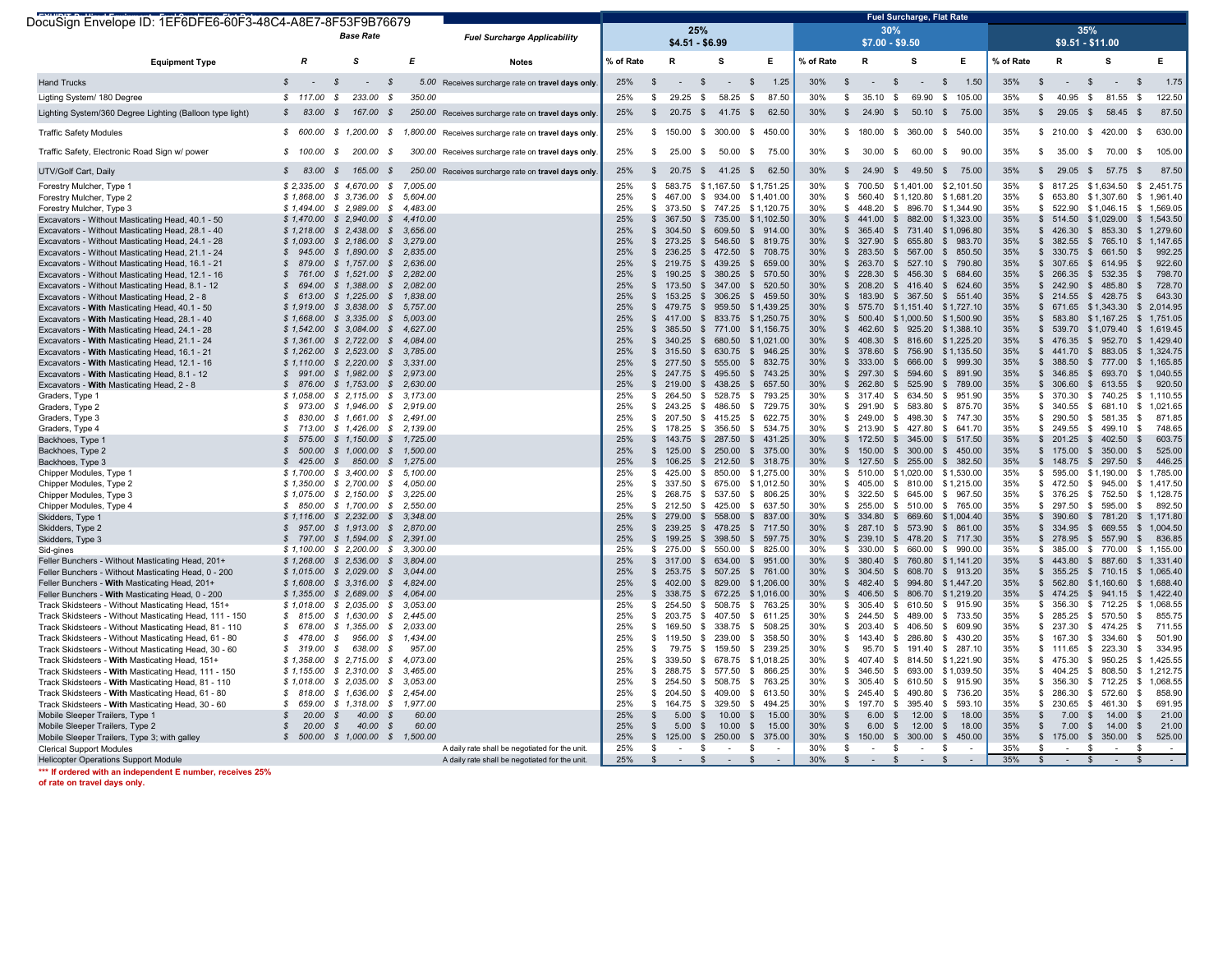|                                                                                                                                                                                                                                           | CAL FIRE-61 (REV. 3/20)                 |                                |              | <b>EMERGENCY EQUIPMENT USE INVOICE</b>                                        |                                     | <b>AGENCY DOC/INVOICE NUMBER</b> |          | Fi\$cal PO #:                        |                              | <b>PAGE</b>        |                           |
|-------------------------------------------------------------------------------------------------------------------------------------------------------------------------------------------------------------------------------------------|-----------------------------------------|--------------------------------|--------------|-------------------------------------------------------------------------------|-------------------------------------|----------------------------------|----------|--------------------------------------|------------------------------|--------------------|---------------------------|
| CAL FIRE-20 COMPLETED? YES 2                                                                                                                                                                                                              |                                         |                                |              | P-Card is not an acceptable payment<br>mechanism for Hired Equipment Services |                                     | UI                               |          |                                      | 1                            | of                 |                           |
| 1. CONTRACTOR (Name and Address)                                                                                                                                                                                                          |                                         |                                |              |                                                                               | PHONE:                              |                                  |          | 2. SUPPLIER ID NO.                   |                              | 3. BILLING CODE    |                           |
| <b>EXAMPLE</b>                                                                                                                                                                                                                            |                                         |                                |              |                                                                               | 4. ADMINISTRATIVE UNIT FOR PAYMENT  |                                  |          |                                      |                              |                    |                           |
|                                                                                                                                                                                                                                           |                                         |                                |              |                                                                               |                                     |                                  |          |                                      |                              |                    |                           |
| 5. FEIN/EIN/SSN                                                                                                                                                                                                                           | $6.$ S/B                                | M/B<br>CERTIFICATION #         |              | DVBE                                                                          |                                     |                                  |          |                                      |                              |                    |                           |
| 7. EQUIPMENT (List make, model, gross vehicle weight, horsepower,<br>serial number, etc.)<br><b>DOZER TYPE 1</b>                                                                                                                          |                                         |                                |              |                                                                               |                                     |                                  |          | <b>EXAMPLE</b>                       |                              |                    |                           |
|                                                                                                                                                                                                                                           |                                         |                                |              |                                                                               | 8. OPERATOR FURNISHED BY            | Contractor □                     |          |                                      | State $\Box$                 |                    |                           |
| 9. DATE                                                                                                                                                                                                                                   |                                         | 10. WORK OR DAILY RATE         |              |                                                                               |                                     |                                  |          | 11. SPECIAL RATE                     |                              |                    |                           |
| MONTH / DAY                                                                                                                                                                                                                               | <b>RATE</b><br><b>TYPE</b><br>(R, S, E) | <b>RATE</b>                    | QTY          | <b>AMOUNT</b><br>(10B X 10C)                                                  | UOM (MILES,<br>HOURS,<br>ETC)       | <b>RATE</b>                      |          |                                      | <b>AMOUNT</b><br>(11B X 11C) |                    | 12. AMOUNT<br>$10D + 11D$ |
|                                                                                                                                                                                                                                           | A                                       | B                              | $\mathsf{C}$ | D                                                                             | A                                   | B                                |          | $\mathsf C$                          | D                            |                    |                           |
| 5/18                                                                                                                                                                                                                                      | $\mathsf{R}$                            | \$1,885.00                     | 1.00         | 1885.00                                                                       | <b>Fuel</b>                         |                                  | 471.250  | 1.00                                 | 471.25                       |                    | 2356.250                  |
| 5/19                                                                                                                                                                                                                                      | $\mathbf S$                             | \$3,771.00                     | 1.00         | 3771.00                                                                       | Fuel                                | 942.750                          |          | 1.00                                 | 942.75                       |                    | 4713.750                  |
| 5/20                                                                                                                                                                                                                                      | E                                       | \$5,657.00                     | 1.00         | 5657.00                                                                       | Fuel                                |                                  | 1414.250 | 1.00                                 | 1414.25                      |                    | 7071.250                  |
| 5/21                                                                                                                                                                                                                                      | E                                       | \$5,657.00                     | 1.00         | 5657.00                                                                       | Fuel                                | 1414.250                         |          | 1.00                                 | 1414.25                      |                    | 7071.250                  |
| $5/22$                                                                                                                                                                                                                                    | E                                       | \$5,657.00                     | 1.00         | 5657.00                                                                       | Fuel                                | 1414.250                         |          | 1.00                                 | 1414.25                      |                    | 7071.250                  |
| 5/23                                                                                                                                                                                                                                      | E                                       | \$5,657.00                     | 1.00         | 5657.00                                                                       | <b>Fuel</b>                         | 1414.250                         |          | 1.00                                 | 1414.25                      |                    | 7071.250                  |
| $5/24$                                                                                                                                                                                                                                    | Е                                       | \$5,657.00                     | 1.00         | 5657.00                                                                       | <b>Fuel</b>                         | 1414.250                         |          | 1.00                                 | 1414.25                      |                    | 7071.250                  |
| 5/25                                                                                                                                                                                                                                      | E                                       | \$5,657.00                     | 1.00         | 5657.00                                                                       | Fuel                                | 1414.250                         |          | 1.00                                 | 1414.25                      |                    | 7071.250                  |
| 5/26                                                                                                                                                                                                                                      | E                                       | \$5,657.00                     | 1.00         | 5657.00                                                                       | Fuel                                | 1414.250                         |          | 1.00                                 | 1414.25                      |                    | 7071.250                  |
| 5/27                                                                                                                                                                                                                                      | $\mathsf{R}$                            | \$1,885.00                     | 1.00         | 1885.00                                                                       | Fuel                                |                                  | 471.250  | 1.00                                 | 471.25                       |                    | 2356.250                  |
| NOTE: Contract release for and in consideration of receipt of payment in the amount shown on line 17.<br>Contractor hereby releases the State from any and all claims arising under this agreement except as reserved<br>below (Item 18). |                                         |                                |              |                                                                               |                                     |                                  |          | 13. SUB TOTAL ALL PAGES<br>14. TAXES | 0.0000%                      |                    | 58925.00                  |
| 18. REMARKS                                                                                                                                                                                                                               |                                         |                                |              | NO DAMAGE/NO CLAIM _______ INITIAL                                            | 19. EQUIPMENT WAS                   |                                  |          | 15. GROSS AMOUNT DUE                 |                              |                    | 58925.00                  |
| 25% fuel surcharge added due to high fuel costs per HE Fuel                                                                                                                                                                               |                                         |                                |              |                                                                               | Released                            | П                                |          | 16. DEDUCTIONS                       |                              |                    | 0.00                      |
| Surcharge TD                                                                                                                                                                                                                              |                                         |                                |              |                                                                               | Withdrawn                           | $\Box$                           |          | 17. NET AMOUNT DUE                   |                              |                    | 58925.00                  |
| 20. INDICATE STATE PURPOSE                                                                                                                                                                                                                |                                         |                                |              |                                                                               |                                     |                                  |          | $\frac{1}{2}$                        | 21. INCIDENT NAME            |                    |                           |
| To provide emergency fire line construction for "GOING FIRE"                                                                                                                                                                              |                                         |                                |              |                                                                               |                                     |                                  |          |                                      |                              | <b>SAMPLE FIRE</b> |                           |
| <b>AMOUNT</b>                                                                                                                                                                                                                             |                                         | <b>APPROPRIATION</b>           | <b>FUND</b>  | <b>ENY</b>                                                                    |                                     | <b>ACCOUNT</b>                   |          |                                      | <b>ALT ACCOUNT</b>           |                    |                           |
| 58925.00                                                                                                                                                                                                                                  |                                         | 006                            | 0001         | 2021                                                                          |                                     | 5390890                          |          |                                      | 53908900003                  |                    |                           |
| <b>PROGRAM</b>                                                                                                                                                                                                                            |                                         | <b>PROJECT ID / INCIDENT #</b> |              |                                                                               | <b>ACTIVITY</b>                     |                                  |          | <b>RPTG STRUCTURE</b>                |                              | <b>SVC LOC</b>     | REQ#                      |
| 2465046<br>F21CAXXXXXXXXX                                                                                                                                                                                                                 |                                         |                                |              |                                                                               | 01                                  |                                  |          | 354099XX                             |                              | 00900              |                           |
| 22. CONTRACTOR'S SIGNATURE                                                                                                                                                                                                                |                                         |                                |              |                                                                               |                                     |                                  |          |                                      |                              |                    |                           |
|                                                                                                                                                                                                                                           |                                         |                                |              |                                                                               | PRINT NAME AND TITLE<br><b>DATE</b> |                                  |          |                                      |                              |                    |                           |
| 23. PURCHASER'S SIGNATURE                                                                                                                                                                                                                 |                                         |                                |              |                                                                               | PRINT NAME AND TITLE<br><b>DATE</b> |                                  |          |                                      |                              |                    |                           |
| 24. AUTHORIZING SIGNATURE                                                                                                                                                                                                                 |                                         |                                |              |                                                                               | PRINT NAME AND TITLE<br>PHONE       |                                  |          |                                      |                              |                    |                           |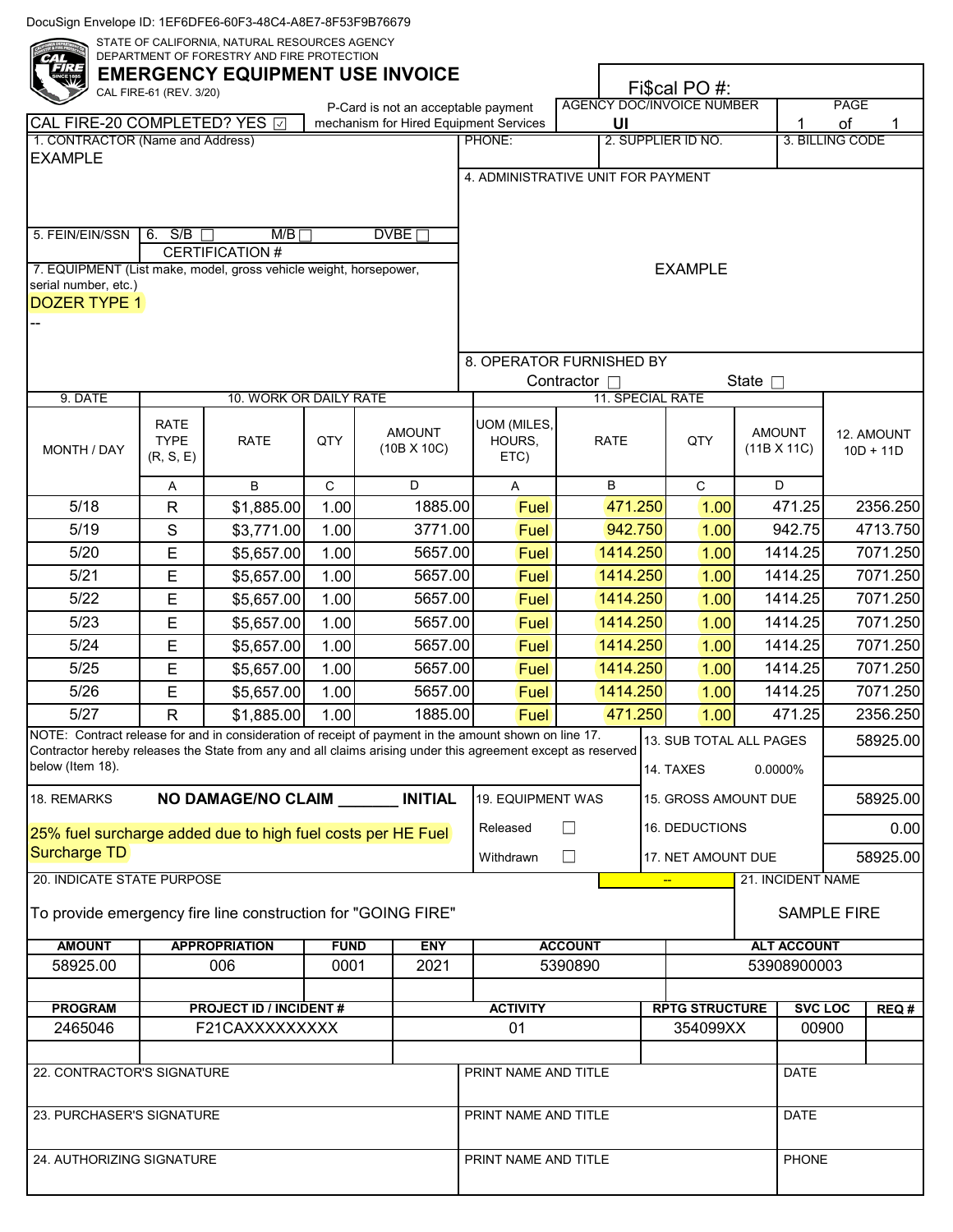|                                                                                                                                                                                                                                           | CAL FIRE-61 (REV. 3/20)                 | <b>EMERGENCY EQUIPMENT USE INVOICE</b> |                               | P-Card is not an acceptable payment    |                                     | <b>AGENCY DOC/INVOICE NUMBER</b> |       | Fi\$cal PO #:         |                                           | PAGE                  |                           |
|-------------------------------------------------------------------------------------------------------------------------------------------------------------------------------------------------------------------------------------------|-----------------------------------------|----------------------------------------|-------------------------------|----------------------------------------|-------------------------------------|----------------------------------|-------|-----------------------|-------------------------------------------|-----------------------|---------------------------|
| CAL FIRE-20 COMPLETED? YES [<br>1. CONTRACTOR (Name and Address)                                                                                                                                                                          |                                         |                                        |                               | mechanism for Hired Equipment Services | PHONE:                              | UI                               |       | 2. SUPPLIER ID NO.    |                                           | of<br>3. BILLING CODE | 1                         |
| <b>EXAMPLE</b>                                                                                                                                                                                                                            |                                         |                                        |                               |                                        |                                     |                                  |       |                       |                                           |                       |                           |
|                                                                                                                                                                                                                                           |                                         |                                        |                               |                                        | 4. ADMINISTRATIVE UNIT FOR PAYMENT  |                                  |       |                       |                                           |                       |                           |
| 5. FEIN/EIN/SSN                                                                                                                                                                                                                           | 6. S/B                                  | M/B                                    |                               | DVBE                                   |                                     |                                  |       |                       |                                           |                       |                           |
| 7. EQUIPMENT (List make, model, gross vehicle weight, horsepower,                                                                                                                                                                         |                                         | <b>CERTIFICATION #</b>                 |                               |                                        |                                     |                                  |       | <b>EXAMPLE</b>        |                                           |                       |                           |
| serial number, etc.)                                                                                                                                                                                                                      |                                         |                                        |                               |                                        |                                     |                                  |       |                       |                                           |                       |                           |
| Office Trailer, Type I, 328+ useable sq. ft.                                                                                                                                                                                              |                                         |                                        |                               |                                        |                                     |                                  |       |                       |                                           |                       |                           |
| Sizing 960 sq ft                                                                                                                                                                                                                          |                                         |                                        |                               |                                        |                                     |                                  |       |                       |                                           |                       |                           |
|                                                                                                                                                                                                                                           |                                         |                                        |                               |                                        | 8. OPERATOR FURNISHED BY            |                                  |       |                       |                                           |                       |                           |
|                                                                                                                                                                                                                                           |                                         |                                        |                               |                                        |                                     | Contractor □                     |       |                       | State $\square$                           |                       |                           |
| 9. DATE                                                                                                                                                                                                                                   |                                         | 10. WORK OR DAILY RATE                 |                               |                                        |                                     | 11. SPECIAL RATE                 |       |                       |                                           |                       |                           |
| MONTH / DAY                                                                                                                                                                                                                               | <b>RATE</b><br><b>TYPE</b><br>(R, S, E) | <b>RATE</b>                            | QTY                           | <b>AMOUNT</b><br>$(10B \times 10C)$    | UOM (MILES,<br>HOURS,<br>ETC)       | <b>RATE</b>                      |       | QTY                   | <b>AMOUNT</b><br>(11B X 11C)              |                       | 12. AMOUNT<br>$10D + 11D$ |
|                                                                                                                                                                                                                                           | Α                                       | B                                      | $\mathbf C$                   | D                                      | A                                   | B                                |       | $\mathbf C$           | D                                         |                       |                           |
| 5/18                                                                                                                                                                                                                                      | E                                       | \$5,280.00                             | 1.00                          | 5280.00                                | Fuel                                |                                  | 1.380 | 960.00                | 1324.80                                   |                       | 6604.800                  |
| 5/19                                                                                                                                                                                                                                      | E                                       | \$5,280.00                             | 1.00                          | 5280.00                                |                                     |                                  |       |                       | 0.00                                      |                       | 5280.000                  |
| 5/20                                                                                                                                                                                                                                      | E                                       | \$5,280.00                             | 1.00                          | 5280.00                                |                                     |                                  |       |                       | 0.00                                      |                       | 5280.000                  |
| 5/21                                                                                                                                                                                                                                      | Е                                       | \$5,280.00                             | 1.00                          | 5280.00                                |                                     |                                  |       |                       | 0.00                                      |                       | 5280.000                  |
| $5/22$                                                                                                                                                                                                                                    | E                                       | \$5,280.00                             | 1.00                          | 5280.00                                |                                     |                                  |       |                       | 0.00                                      |                       | 5280.000                  |
| 5/23                                                                                                                                                                                                                                      | E                                       | \$5,280.00                             | 1.00                          | 5280.00                                |                                     |                                  |       |                       | 0.00                                      |                       | 5280.000                  |
| $5/24$                                                                                                                                                                                                                                    | Е                                       | \$5,280.00                             | 1.00                          | 5280.00                                |                                     |                                  |       |                       | 0.00                                      |                       | 5280.000                  |
| $5/25$                                                                                                                                                                                                                                    | Е                                       | \$5,280.00                             | 1.00                          | 5280.00                                |                                     |                                  |       |                       | 0.00                                      |                       | 5280.000                  |
| 5/26                                                                                                                                                                                                                                      | S                                       | \$3,504.00                             | 1.00                          | 3504.00                                |                                     |                                  |       |                       | 0.00                                      |                       | 3504.000                  |
| 5/27                                                                                                                                                                                                                                      | $\mathsf{R}$                            | \$1,728.00                             | 1.00                          | 1728.00                                | Fuel                                |                                  | 0.450 | 960.00                | 432.00                                    |                       | 2160.000                  |
| NOTE: Contract release for and in consideration of receipt of payment in the amount shown on line 17.<br>Contractor hereby releases the State from any and all claims arising under this agreement except as reserved<br>below (Item 18). |                                         |                                        |                               |                                        |                                     |                                  |       | 14. TAXES             | 13. SUB TOTAL ALL PAGES                   |                       | 49228.80                  |
| 18. REMARKS                                                                                                                                                                                                                               |                                         |                                        |                               | NO DAMAGE/NO CLAIM _______ INITIAL     | 19. EQUIPMENT WAS                   | 15. GROSS AMOUNT DUE             |       |                       |                                           |                       | 49228.80                  |
| 25% Fuel Surcharge added to travel-in and travel-out days due                                                                                                                                                                             |                                         |                                        |                               |                                        | Released                            | $\Box$                           |       | 16. DEDUCTIONS        |                                           |                       |                           |
| to high fuel rates per HE Fuel Surcharge TD                                                                                                                                                                                               |                                         |                                        |                               |                                        | Withdrawn                           | $\Box$                           |       | 17. NET AMOUNT DUE    |                                           |                       | 49228.80                  |
| 20. INDICATE STATE PURPOSE                                                                                                                                                                                                                |                                         |                                        |                               |                                        |                                     |                                  |       |                       | Command / Office Traile 21. INCIDENT NAME |                       |                           |
| To provide administrative & incident intelligence support for firefighters for "GOING FIRE."                                                                                                                                              |                                         |                                        |                               |                                        |                                     |                                  |       |                       |                                           | <b>SAMPLE FIRE</b>    |                           |
| <b>AMOUNT</b>                                                                                                                                                                                                                             |                                         | <b>APPROPRIATION</b>                   | <b>FUND</b>                   | <b>ENY</b>                             |                                     | <b>ACCOUNT</b>                   |       |                       | <b>ALT ACCOUNT</b>                        |                       |                           |
| 49228.80                                                                                                                                                                                                                                  |                                         | 006                                    | 0001                          | 2021                                   |                                     | 5390890                          |       |                       | 5390890001                                |                       |                           |
| <b>PROGRAM</b>                                                                                                                                                                                                                            |                                         | <b>PROJECT ID / INCIDENT#</b>          |                               |                                        | <b>ACTIVITY</b>                     |                                  |       | <b>RPTG STRUCTURE</b> |                                           | <b>SVC LOC</b>        | REQ#                      |
| 2465046                                                                                                                                                                                                                                   |                                         | F21CAXXXXXXXXX                         |                               |                                        | 01                                  |                                  |       | 354099XX              |                                           | 00900                 |                           |
|                                                                                                                                                                                                                                           |                                         |                                        |                               |                                        |                                     |                                  |       |                       |                                           |                       |                           |
| 22. CONTRACTOR'S SIGNATURE                                                                                                                                                                                                                |                                         |                                        |                               |                                        | PRINT NAME AND TITLE                |                                  |       |                       | <b>DATE</b>                               |                       |                           |
| 23. PURCHASER'S SIGNATURE                                                                                                                                                                                                                 |                                         |                                        |                               |                                        | PRINT NAME AND TITLE<br><b>DATE</b> |                                  |       |                       |                                           |                       |                           |
| 24. AUTHORIZING SIGNATURE                                                                                                                                                                                                                 |                                         |                                        | PHONE<br>PRINT NAME AND TITLE |                                        |                                     |                                  |       |                       |                                           |                       |                           |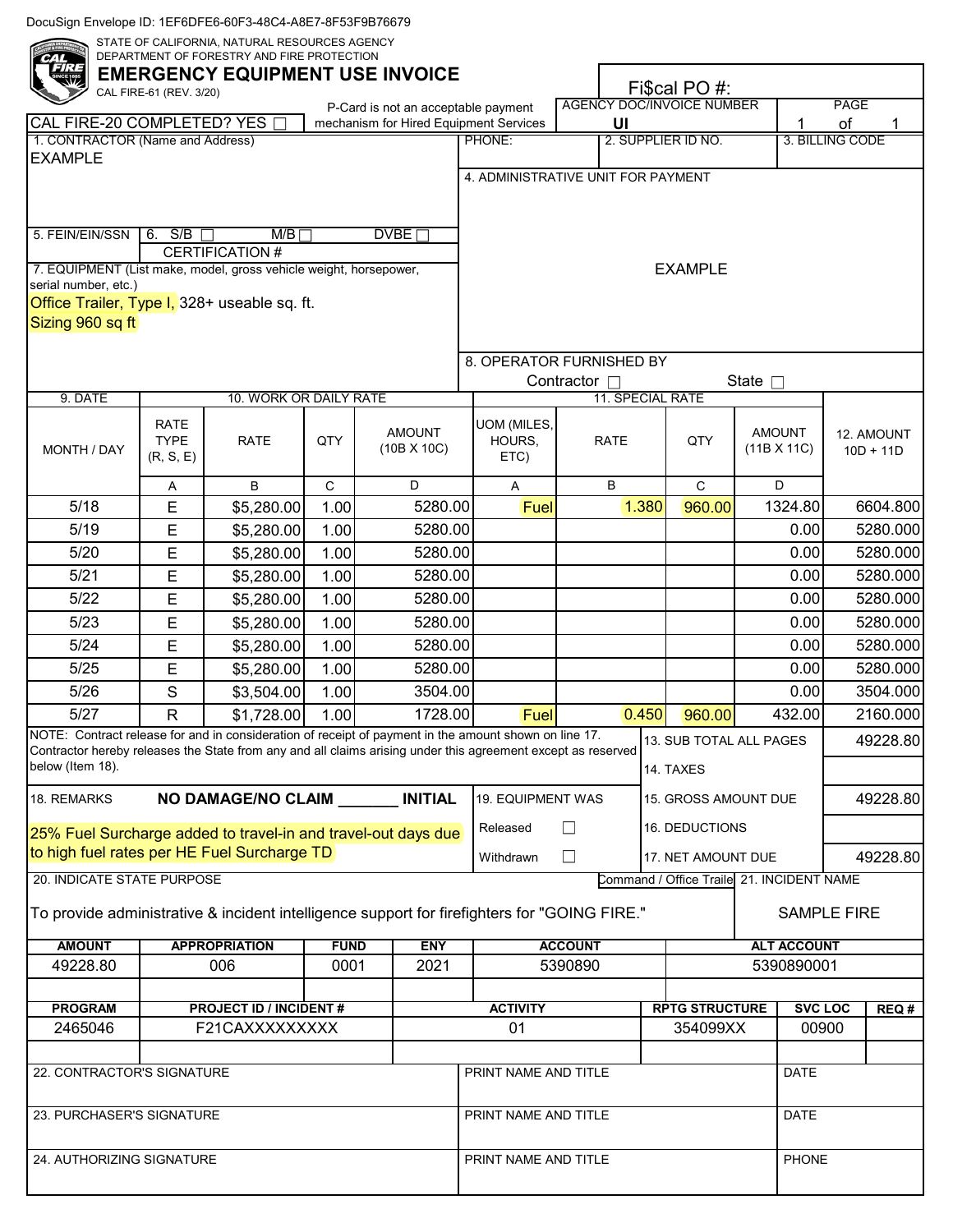|                                                                                                                                                                                                                                           | CAL FIRE-61 (REV. 3/20)                 |                               |              | <b>EMERGENCY EQUIPMENT USE INVOICE</b><br>P-Card is not an acceptable payment |                                     | <b>AGENCY DOC/INVOICE NUMBER</b> |        | Fi\$cal PO #:                                 |                                    | <b>PAGE</b>     |                           |
|-------------------------------------------------------------------------------------------------------------------------------------------------------------------------------------------------------------------------------------------|-----------------------------------------|-------------------------------|--------------|-------------------------------------------------------------------------------|-------------------------------------|----------------------------------|--------|-----------------------------------------------|------------------------------------|-----------------|---------------------------|
| CAL FIRE-20 COMPLETED? YES 2                                                                                                                                                                                                              |                                         |                               |              | mechanism for Hired Equipment Services                                        |                                     | UI                               |        |                                               | 1                                  | of              |                           |
| 1. CONTRACTOR (Name and Address)                                                                                                                                                                                                          |                                         |                               |              |                                                                               | PHONE:                              |                                  |        | 2. SUPPLIER ID NO.                            |                                    | 3. BILLING CODE |                           |
| <b>EXAMPLE</b>                                                                                                                                                                                                                            |                                         |                               |              |                                                                               | 4. ADMINISTRATIVE UNIT FOR PAYMENT  |                                  |        |                                               |                                    |                 |                           |
|                                                                                                                                                                                                                                           |                                         |                               |              |                                                                               |                                     |                                  |        |                                               |                                    |                 |                           |
| 5. FEIN/EIN/SSN                                                                                                                                                                                                                           | 6. S/B                                  | M/B<br><b>CERTIFICATION #</b> |              | DVBE                                                                          |                                     |                                  |        |                                               |                                    |                 |                           |
| 7. EQUIPMENT (List make, model, gross vehicle weight, horsepower,<br>serial number, etc.)<br>Portable Toilet, Standard                                                                                                                    |                                         |                               |              |                                                                               |                                     |                                  |        | <b>EXAMPLE</b>                                |                                    |                 |                           |
|                                                                                                                                                                                                                                           |                                         |                               |              |                                                                               | 8. OPERATOR FURNISHED BY            |                                  |        |                                               | State $\Box$                       |                 |                           |
| 9. DATE                                                                                                                                                                                                                                   |                                         | 10. WORK OR DAILY RATE        |              |                                                                               |                                     | Contractor □                     |        | 11. SPECIAL RATE                              |                                    |                 |                           |
| MONTH / DAY                                                                                                                                                                                                                               | <b>RATE</b><br><b>TYPE</b><br>(R, S, E) | <b>RATE</b>                   | QTY          | <b>AMOUNT</b><br>(10B X 10C)                                                  | UOM (MILES,<br>HOURS,<br>ETC)       | <b>RATE</b>                      |        | QTY                                           | <b>AMOUNT</b><br>(11B X 11C)       |                 | 12. AMOUNT<br>$10D + 11D$ |
|                                                                                                                                                                                                                                           | A                                       | B                             | $\mathsf{C}$ | D                                                                             | A                                   | B                                |        | $\mathbf C$                                   | D                                  |                 |                           |
| 5/18                                                                                                                                                                                                                                      | $\mathsf{R}$                            | \$23.00                       | 4.00         | 92.00                                                                         | Fuel                                |                                  | 5.750  | 4.00                                          | 23.00                              |                 | 115.000                   |
| 5/19                                                                                                                                                                                                                                      | $\mathsf S$                             | \$45.00                       | 8.00         | 360.00                                                                        | Fuel                                |                                  | 11.250 | 8.00                                          | 90.00                              |                 | 450.000                   |
| 5/20                                                                                                                                                                                                                                      | E                                       | \$68.00                       | 8.00         | 544.00                                                                        | Fuel                                | 17.000                           |        | 8.00                                          | 136.00                             |                 | 680.000                   |
| 5/21                                                                                                                                                                                                                                      | $\mathsf S$                             | \$68.00                       | 18.00        | 1224.00                                                                       | Fuel                                | 11.250                           |        | 18.00                                         | 202.50                             |                 | 1426.500                  |
| $5/22$                                                                                                                                                                                                                                    | E                                       | \$68.00                       | 21.00        | 1428.00                                                                       | Fuel                                | 17.000                           |        | 21.00                                         | 357.00                             |                 | 1785.000                  |
| 5/23                                                                                                                                                                                                                                      | E                                       | \$68.00                       | 21.00        | 1428.00                                                                       | Fuel                                | 17.000                           |        | 21.00                                         | 357.00                             |                 | 1785.000                  |
| $5/24$                                                                                                                                                                                                                                    | E                                       | \$68.00                       | 21.00        | 1428.00                                                                       | Fuel                                |                                  | 17.000 | 21.00                                         | 357.00                             |                 | 1785.000                  |
| 5/25                                                                                                                                                                                                                                      | E                                       | \$68.00 21.00                 |              | 1428.00                                                                       | Fuel                                |                                  | 17.000 | 21.00                                         | 357.00                             |                 | 1785.000                  |
| 5/26                                                                                                                                                                                                                                      | E                                       | \$68.00                       | 10.00        | 680.00                                                                        | Fuel                                |                                  | 17.000 | 10.00                                         | 170.00                             |                 | 850.000                   |
| 5/27                                                                                                                                                                                                                                      | $\mathsf{R}$                            | \$45.00                       | 10.00        | 450.00                                                                        | Fuel                                |                                  | 5.750  | 10.00                                         | 57.50                              |                 | 507.500                   |
| NOTE: Contract release for and in consideration of receipt of payment in the amount shown on line 17.<br>Contractor hereby releases the State from any and all claims arising under this agreement except as reserved<br>below (Item 18). |                                         |                               |              |                                                                               |                                     |                                  |        | 14. TAXES                                     | 13. SUB TOTAL ALL PAGES<br>7.2500% |                 | 11169.00<br>809.75        |
| 18. REMARKS                                                                                                                                                                                                                               |                                         |                               |              | NO DAMAGE/NO CLAIM _______ INITIAL                                            | 19. EQUIPMENT WAS                   |                                  |        |                                               |                                    |                 | 11978.75                  |
|                                                                                                                                                                                                                                           |                                         |                               |              |                                                                               |                                     |                                  |        |                                               | 15. GROSS AMOUNT DUE               |                 |                           |
| 25% fuel surcharge added for each unit due to high fuel costs<br>per HE Fuel Surcharge TD.                                                                                                                                                |                                         |                               |              |                                                                               | Released                            | П                                |        | 16. DEDUCTIONS                                |                                    |                 |                           |
| 20. INDICATE STATE PURPOSE                                                                                                                                                                                                                |                                         |                               |              |                                                                               | Withdrawn                           | $\Box$                           |        | 17. NET AMOUNT DUE<br><b>Portable Toilets</b> | 21. INCIDENT NAME                  |                 | 11978.75                  |
| To provide for the health and safety of firefighters for "GOING FIRE."                                                                                                                                                                    |                                         |                               |              |                                                                               |                                     |                                  |        |                                               | <b>SAMPLE FIRE</b>                 |                 |                           |
| <b>AMOUNT</b>                                                                                                                                                                                                                             |                                         | <b>APPROPRIATION</b>          | <b>FUND</b>  | <b>ENY</b>                                                                    |                                     | <b>ACCOUNT</b>                   |        |                                               | <b>ALT ACCOUNT</b>                 |                 |                           |
| 11978.75                                                                                                                                                                                                                                  |                                         | 006                           | 0001         | 2021                                                                          |                                     | 5390890                          |        |                                               | 53908090001                        |                 |                           |
| <b>PROGRAM</b>                                                                                                                                                                                                                            |                                         |                               |              |                                                                               | <b>ACTIVITY</b>                     |                                  |        | <b>RPTG STRUCTURE</b>                         | <b>SVC LOC</b>                     |                 | REQ#                      |
| <b>PROJECT ID / INCIDENT #</b><br>2465046<br>F21CAXXXXXXXXX                                                                                                                                                                               |                                         |                               |              |                                                                               | 01                                  |                                  |        | 354099XX                                      | 00900                              |                 |                           |
|                                                                                                                                                                                                                                           |                                         |                               |              |                                                                               |                                     |                                  |        |                                               |                                    |                 |                           |
| 22. CONTRACTOR'S SIGNATURE                                                                                                                                                                                                                |                                         |                               |              |                                                                               | PRINT NAME AND TITLE                |                                  |        |                                               | <b>DATE</b>                        |                 |                           |
| 23. PURCHASER'S SIGNATURE                                                                                                                                                                                                                 |                                         |                               |              |                                                                               | PRINT NAME AND TITLE<br><b>DATE</b> |                                  |        |                                               |                                    |                 |                           |
|                                                                                                                                                                                                                                           |                                         |                               |              |                                                                               |                                     |                                  |        |                                               |                                    |                 |                           |